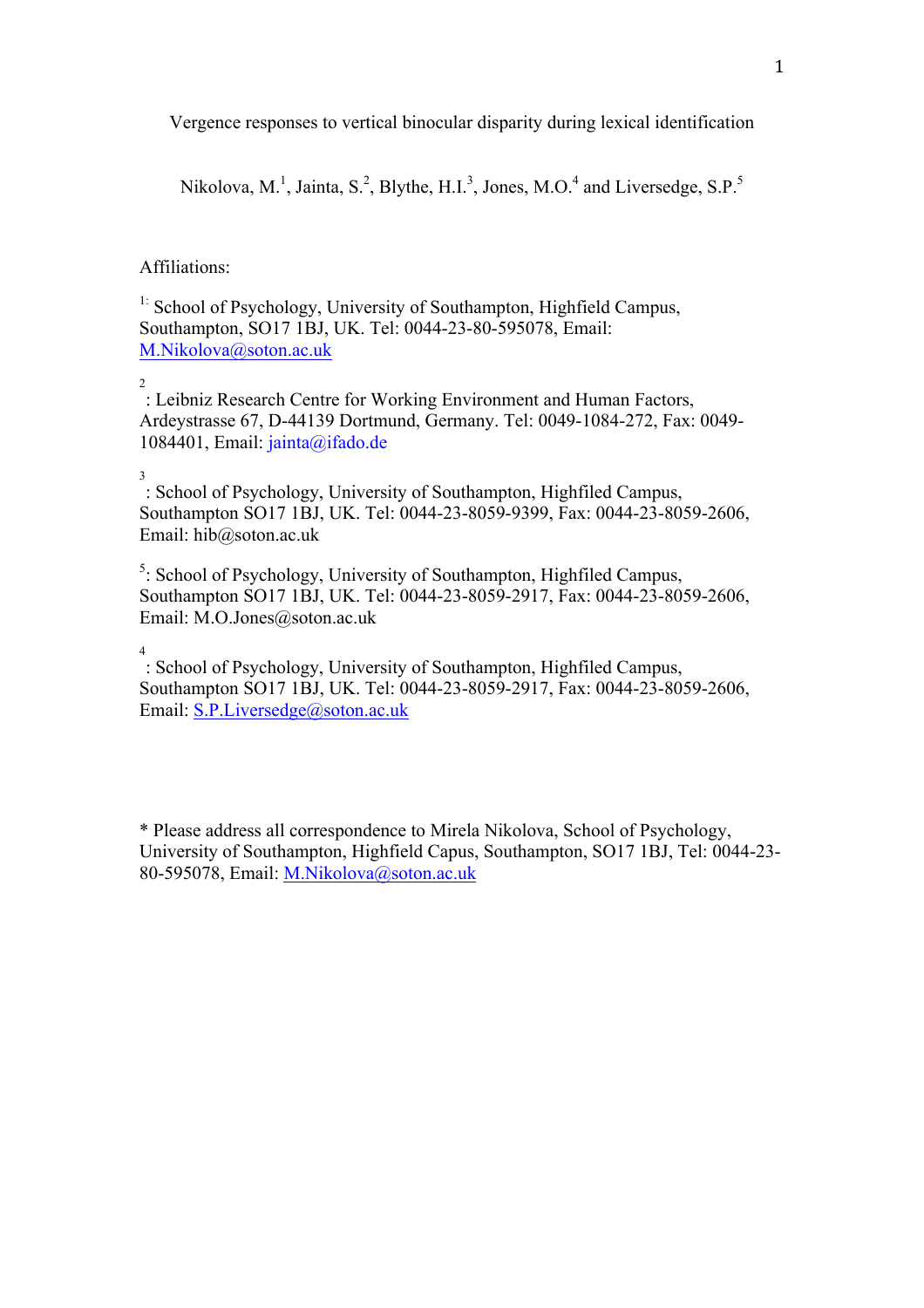| I<br>۰, |  |
|---------|--|

#### Abstract

 Humans typically make use of both eyes during reading, which necessitates precise binocular coordination in order to achieve a unified perceptual representation of written text. A number of studies have explored the magnitude and effects of naturally occurring and induced horizontal fixation disparity during reading and non-reading tasks. However, the literature concerning the processing of disparities in different dimensions, particularly in the context of reading, is considerably limited. We therefore investigated vertical vergence in response to stereoscopically presented linguistic stimuli with varying levels of vertical offset. A lexical decision task was used to explore the ability of participants to fuse binocular image disparity in the vertical direction during word identification. Additionally, a lexical frequency manipulation explored the potential interplay between visual fusion processes and linguistic processes. Results indicated that no significant motor fusional responses were made in the 13 vertical dimension (all  $ps > .11$ ), though that did not hinder successful lexical identification. In contrast, horizontal vergence movements were consistently observed on all fixations in the absence of a horizontal disparity manipulation. These findings add to the growing understanding of binocularity and its role in written language processing, and fit neatly with previous literature regarding binocular coordination in non-reading tasks. Keywords: *vertical vergence, fixation disparity, binocular fusion, reading*

- 
-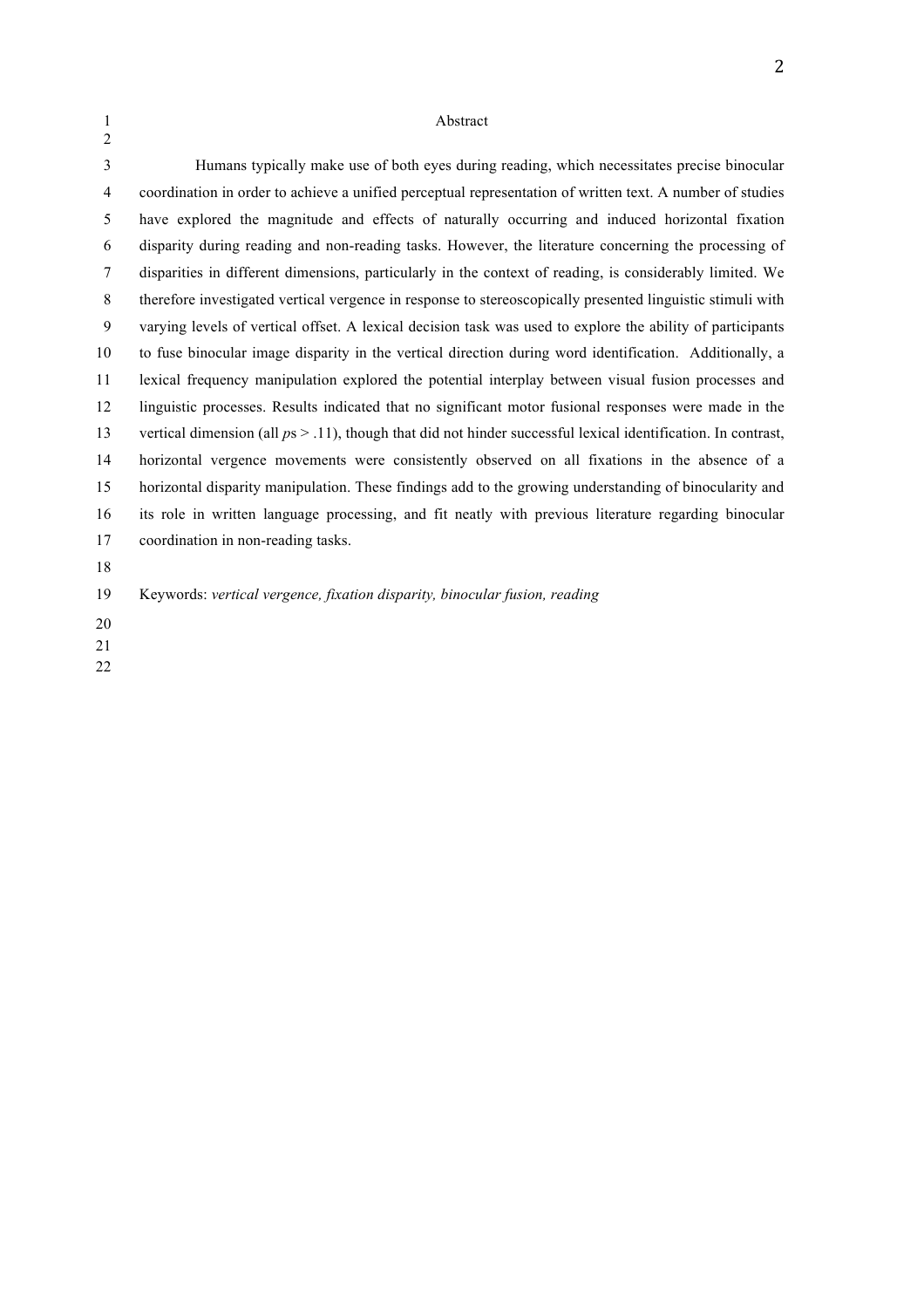#### **1. Introduction**

 Humans sample their visual environment by continuously orienting their eyes towards objects of interest in a sequence of saccades and fixations. Saccades are rapid ballistic movements of the eyes in the same direction that serve to redirect the visual axes to a new location. They are interspersed with brief periods of relative stillness, known as fixations, during which visual information is encoded (see Rayner, 1998 for review). Even though we sample visual information with two frontally placed and horizontally separated eyes, we perceive a single unified representation of the visual environment. This single percept is achieved via the sophisticated mechanisms of binocular fusion, which have been made functionally possible by the development of a vergence system that allows us to coherently merge the visual input received by each eye (Howard & Rogers, 1995; Schor & Ciuffreda, 1983). 

 Binocular coordination is required for efficiently performing a variety of tasks, including reading, which does not call for stereopsis, or large eye movements in depth (van Leeuwen et al., 1999). Since humans typically make use of both eyes during reading, it is important to understand how binocular coordination might impact on contributing processes involved in written language comprehension. It is relatively recent that research has begun to focus on the detailed investigation of binocular coordination during reading. A number of studies have revealed that during text processing, the two visual axes are often slightly misaligned, resulting in small vergence errors (i.e. fixation disparities) of more than 1 character space in a significant proportion of fixations (Blythe, Liversedge, & Findlay, 2010; Blythe et al., 2006; Juhasz et al., 2006; Liversedge et al., 2006a; Liversedge et al., 2006b; Nuthmann & Kliegl, 2009; Vernet & Kapula, 2009).

 It has been established that because the stimulus in reading necessitates predominantly horizontal yoked eye movements, some transient divergence occurs during saccades, followed by horizontal misalignment on fixation onset (Collewijn et al. 1988; Hendriks, 1996; Yang & Kapoula 2003; Zee, Fitzgibbon, & Optican, 1993). Fine-grained oculomotor adjustments are then made during fixations in order to maximize the degree of correspondence between the two disparate retinal input (Jainta et al., 2010; Jainta & Jaschinski, 2012; Leigh & Zee, 2006). Generally, in every task – including reading - high-precision binocular vision is attained via the process of fusion, which incorporates two integral components: motor and sensory fusion (Partt-Johnson & Tillson, 2001; Schor & Tyler, 1981). Sensory fusion is a neurophysiological and psychological process whereby two independent representations are combined in the visual cortex into a single unified percept as a basic step for further processing (Howard & Rogers, 1995; Worth, 1921). Sensory fusion is only possible within a limited range of retinal disparities known as Panum's fusional area (Schor, Heckmann, & Tyler, 1989; Steinman, Steinman, & Garzia, 2000). Larger disparities typically trigger a motor fusional response, or cause diplopia. Motor fusion comprises of the aforementioned physiological mechanisms of vergence. That is, in subjects with normal binocular

vision, slow disconjugate eye movements mainly triggered by retinal disparity are made in order to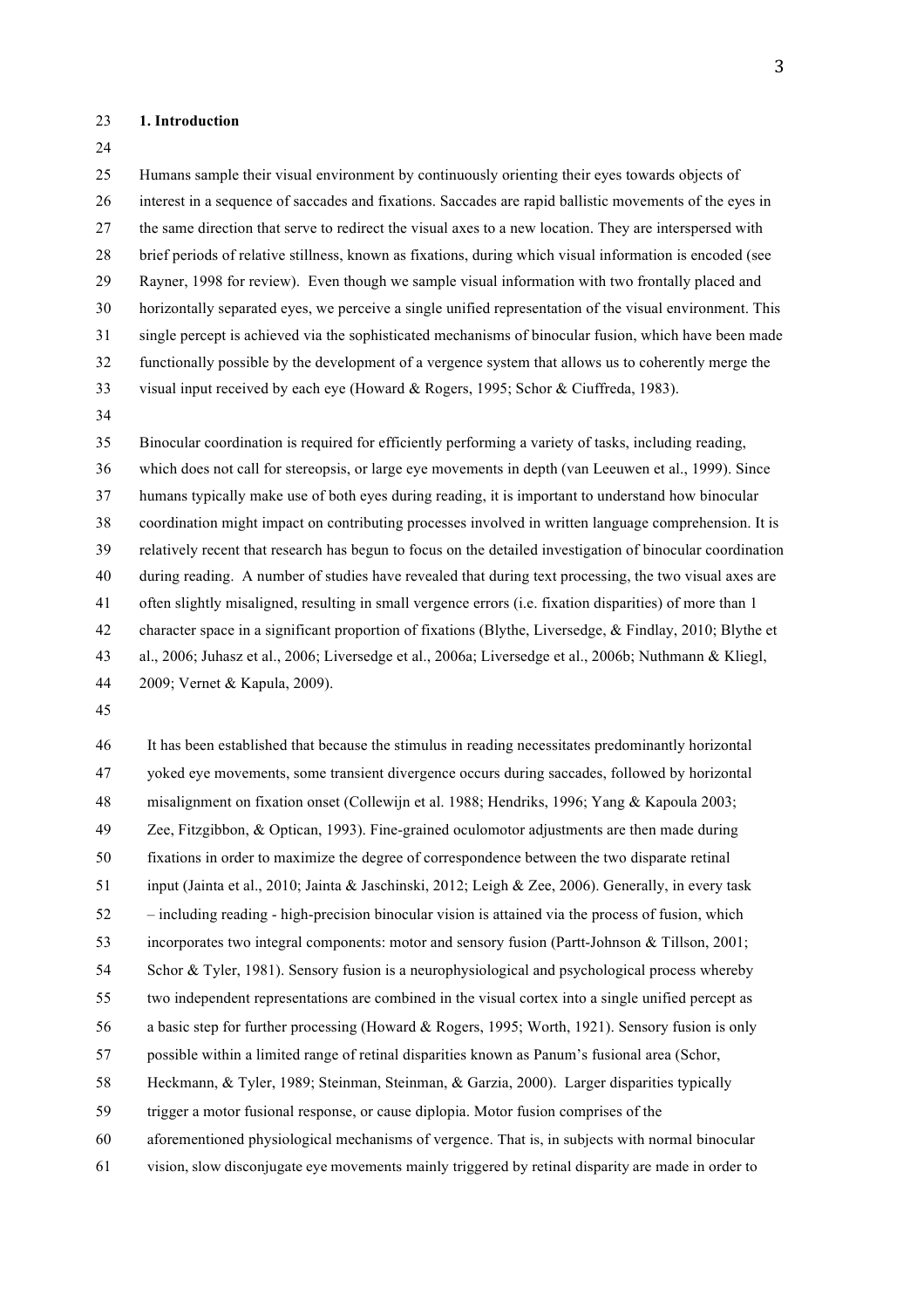- adjust the angle between the two visual axes (Schor, 1979).
- 

 To summarise, during reading, the visual system is primarily faced with horizontal disparities, which might be the reason why research in written language processing has focused mainly on horizontal binocular coordination (Blythe et al., 2010, Liversedge et al., 2009, see Kirkby et al., 2008 for review). Indeed, few studies so far have systematically investigated misalignments in reading in other dimensions, a limitation to the comprehensive understanding of binocular coordination that the current work aimed to address.

 When conceptualizing the visual system's response to binocular misalignment, it is important to note that binocular motor fusion is characterised by horizontal vergence (along a plane containing the interocular axis), vertical vergence (along a plane orthogonal to the interocular axis) and cyclovergence (in opposite directions along the two visual axes, Boman & Kertesz, 1981; Howard & Rogers, 2012). While a significant body of work has investigated vergence movements driven by horizontal misalignments, the literature concerning responses to vertical and torsial disparities is considerably limited, particularly in the context of lexical processing. Although Nuthmann and Kliegl (2009) recently reported the presence of vertical misalignments in each reading fixation, their findings regarding vertical disparity were purely descriptive and no claims were made about any potential vertical vergence adjustments during fixations. In addition, Jainta, Blythe, Nikolova, Jones and Liversedge (2014) recently conducted a detailed investigation of disparities occurring during natural sentence reading. They reported that vertical disparities were of much smaller magnitude than horizontal disparities, and suggested that the limited activation of the vertical vergence system during reading could be due to functional differences between horizontal and vertical disparities and disparity reducing mechanisms in relation to maintaining a single unified perception of the written text. Aside from the two abovementioned accounts, no studies so far have systematically investigated the motor fusional response to stereoscopically imposed vertical disparities during lexical processing. Nevertheless, existing studies in non-reading tasks indicate that while serving complementary 89 functions, horizontal and vertical vergence are considered as two different mechanisms (Howard  $\&$  Rogers, 2012; Stevenson, Lott, & Yang, 1997). Research investigating the characteristics of vertical vergence revealed that when compared to its horizontal counterpart, it is limited in both amplitude and speed (Bharadvaj et al., 2007; Kertesz, 1981). Furthermore, Panum's fusion area has been shown to be elliptical in shape, that is, sensory fusion is possible over a larger range of horizontal disparities than vertical disparities (Fender & Julesz, 1967;Howard & Rogers, 1995; Jainta et al., 2014; Schor & Tyler, 1981). Interestingly, a recent study by Dysli, Vogel and Abegg (2014) investigated the assumption that latent heterophoria may be causally involved in reading problems. The authors changed the vergence tone of participants without reading difficulties using prisms that induced exophoria, esophoria and vertical phoria. It was found that none of the prism conditions affected reading speed, average fixation duration or saccadic amplitudes during paragraph reading. However, it is as yet unclear whether induced vertical disparity in written linguistic stimuli would affect the efficiency of lexical processing, or indeed what vergence adjustments would be made to compensate for any vertical misalignments.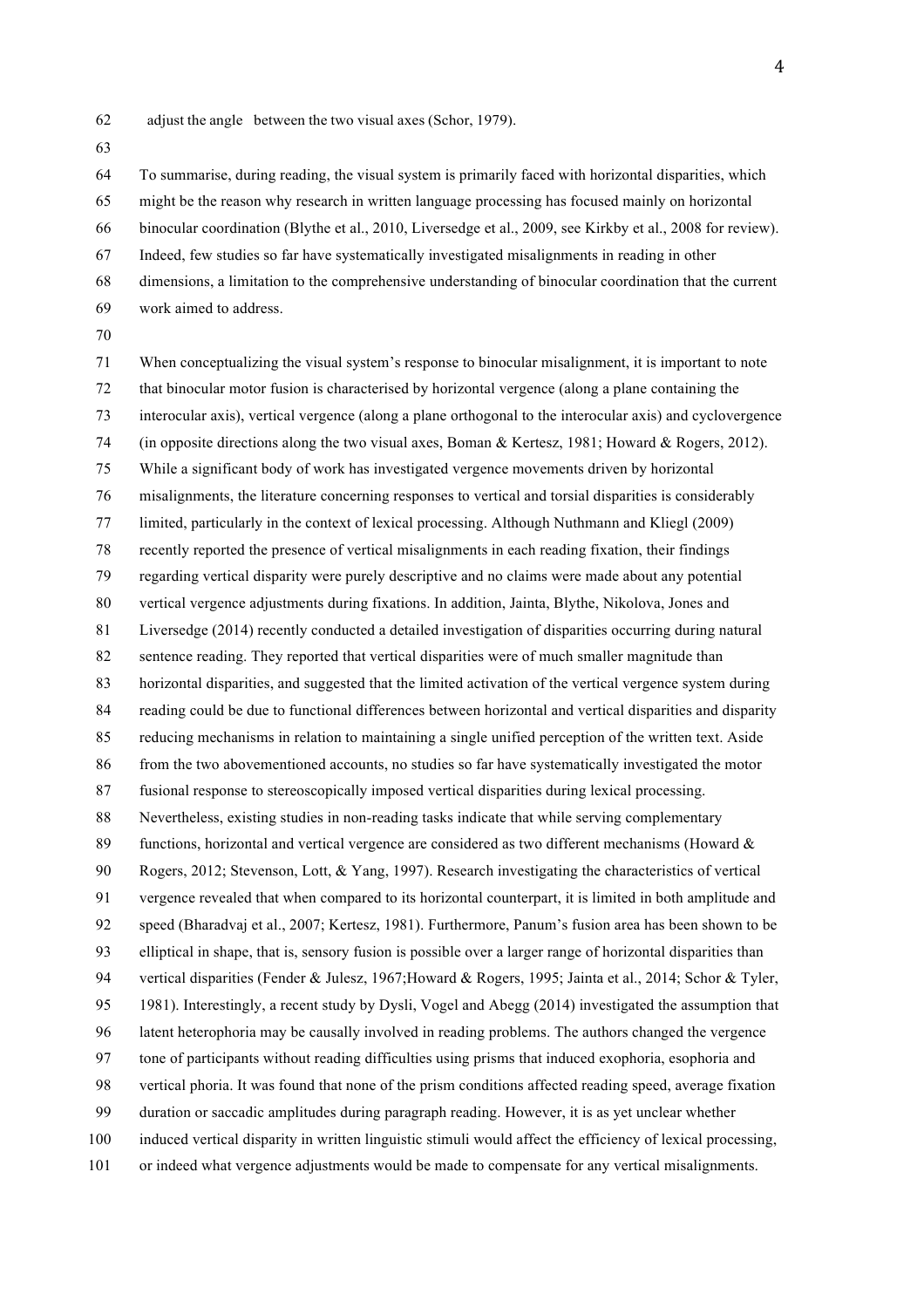One study to experimentally increased disparity within written linguistic stimuli during lexical processing was conducted by Blythe et al. (2010). Using dichoptic presentations of single words with varying levels of horizontal offset, they estimated that the size of Panum's fusional area for linguistic stimuli was equal to approximately one character space for both children and adults. However, they did not include a frequency manipulation in their stimuli, focusing instead on the differences between the two participant groups. Another study to use dichoptic visual presentations during reading was conducted by Liversedge et al. (2006a) and explored binocular saccadic targeting. The authors found that conjugate eye movements in reading appear to be programmed on the basis of a combined signal sent to both eyes and that saccades in reading were targeted on the basis of a fused percept attained at an early processing stage. Both studies raise interesting questions regarding the response of the vergence and saccadic targeting system to stereoscopically presented vertical disparities during lexical processing.

 We therefore set out to conduct a detailed investigation of vertical motor fusion in response to symmetric vertical offset during a lexical decision task. There were several aims to the study. Firstly, we were interested in the vertical vergence response to binocular image misalignment and its effect on lexical identification processes. Secondly, we investigated the sensitivity of saccade targeting mechanisms to vertical disparity in the parafovea. Finally, as a more specific exploration, we aimed to investigate the influence of the vertical stereoscopic disparity manipulation on a well-established finding in reading research: the frequency effect, or the increased efficiency of lexical processing for commonly occurring words (Inhoff & Rayner, 1986; Rayner, 1998; White, 2008). The theoretical motivation for this investigation is discussed in the context of the Interactive Activation (IA) model of word recognition (McClelland & Rumelhart, 1981). It is possible that the fusion of binocular inputs, both motor and sensory, is achieved at an earlier and separate stage of processing than lexical identification, prior to the feature extraction stage of the IA model. If that were the case, adding a level of complexity at the fusion stage of processing in the form of a disparity manipulation would cause an equal global increase in total reaction times (RTs) for both high-frequency (HF) and low-frequency (LF) words. However, it is also possible that visual fusion interferes with the feature extraction stage of processing, as fusion is central for attaining high quality binocular visual information. Therefore, making feature extraction more difficult by imposing vertical disparity in the stimuli would initially slow down the processing of both HF and LF words, but at the following (letter and word) stages of lexical identification, HF words would be processed faster. In other words, there might be an interaction between the two factors, such that the cost of adding complexity at the visual fusion stage would be larger for LF than for HF words. An alternative possibility would be that when presented with induced disparities within the range of those observed in normal reading, the vertical vergence system would remain inactive, which would indicate that vergence responses to this type of disparity are quite different to those associated with horizontal disparities. This in turn would be consistent with the claims of Jainta et al. (2014), who argue that vertical disparities provide much less useful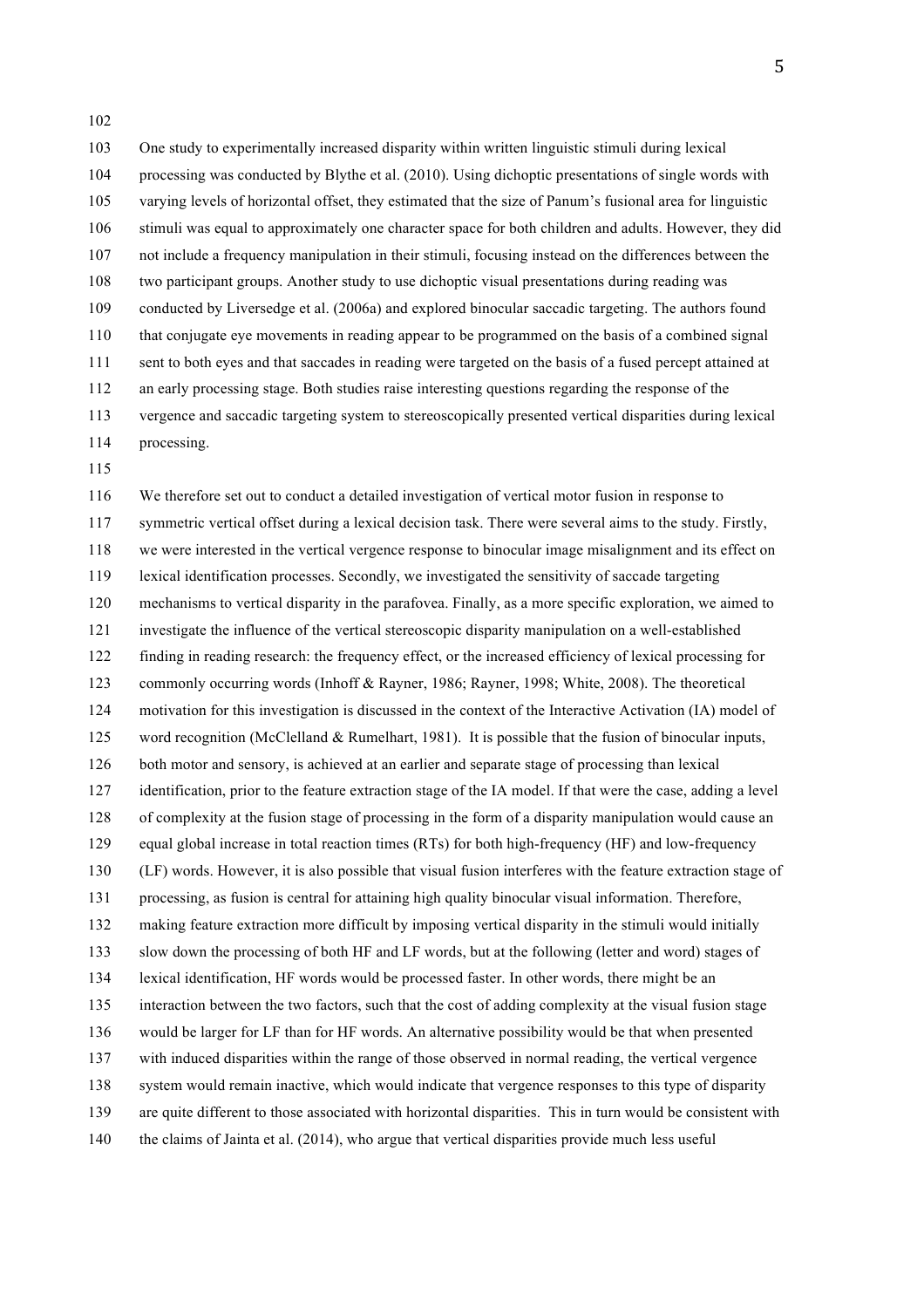information for stereopsis than do horizontal disparities given the horizontal alignment of the two eyes in the human visual system.

 Based on previous findings, we made several predictions. We expected that, similar to Blythe et al. (2010), there would be a time cost associated with attaining a stable unified percept of the disparate dichoptic stimuli, which would be reflected in RTs on the lexical decision task. Furthermore, if participants found it impossible to fuse the imposed vertical disparities due to the vertical vergence limitations of the visual system, they might be unable to perform the lexical decision task, as it would be extremely difficult to distinguish the words from the non-words (Fig. 1; see also Blythe et al., 2010). Although we only attempted to actively drive vertical vergence, we expected that a small amount of horizontal vergence would likely be observed following a horizontal saccade. More critically, if the vertical disparity presentation triggered a vertical vergence response we would likely observe additional changes in horizontal fusional responses that typically occur in reading. In terms of saccadic programming, we expected that if saccades to dichoptically presented parafoveal targets were programmed on the basis of the individual input received by each eye, then that would be reflected in the direction and magnitude of the resulting fixation disparity. Finally, in terms of lexical processing, any potential interaction between the vertical disparity presentation and the lexical frequency manipulation would be informative as to the degree of interdependence between visual processes related to fusion and linguistic processes related to lexical identification. Such an interaction was observed in a recent study by Jainta, Blythe and Liversedge (2014), who found that the efficiency of lexical processing was diminished in monocular reading conditions. On the other hand, previous findings (Blythe et al., 2006; Juhasz et al., 2006) reported no influence of lexical frequency and orthographic manipulations on horizontal binocular disparity. Therefore, we explored whether vertical binocular disparity would interact with lexical processing, or if it would have an additive effect on total processing times for both high-frequency (HF) and low-frequency (LF) words. 

#### **2. Method**

#### *2.1. Participants*

 Participants were 8 native English speakers from the University of Southampton, who took part in the experiment in exchange for Psychology course credits, or payment at the rate of £6 per hour. All participants had normal or corrected to normal vision (with soft contact lenses) and no diagnosed reading difficulties. Testing their visual acuity with a Landolt C acuity chart confirmed that there were no considerable differences in acuity between the two eyes (best-corrected acuity in each eye in decimal units was 1.00 or higher ). Additionally, a Titmus Stereotest indicated that all participants had functional stereopsis (minimal stereoacuity of 40 seconds of arc).

*2.2. Apparatus*

Binocular eye movements were measured using two Fourward Technologies Dual Purkinje Image

(DPI) eye trackers, which recorded the position of both eyes every millisecond (sampling rate of 1000

Hz, spatial resolution < 1 min arc). Stereoscopic presentation of the target items was achieved through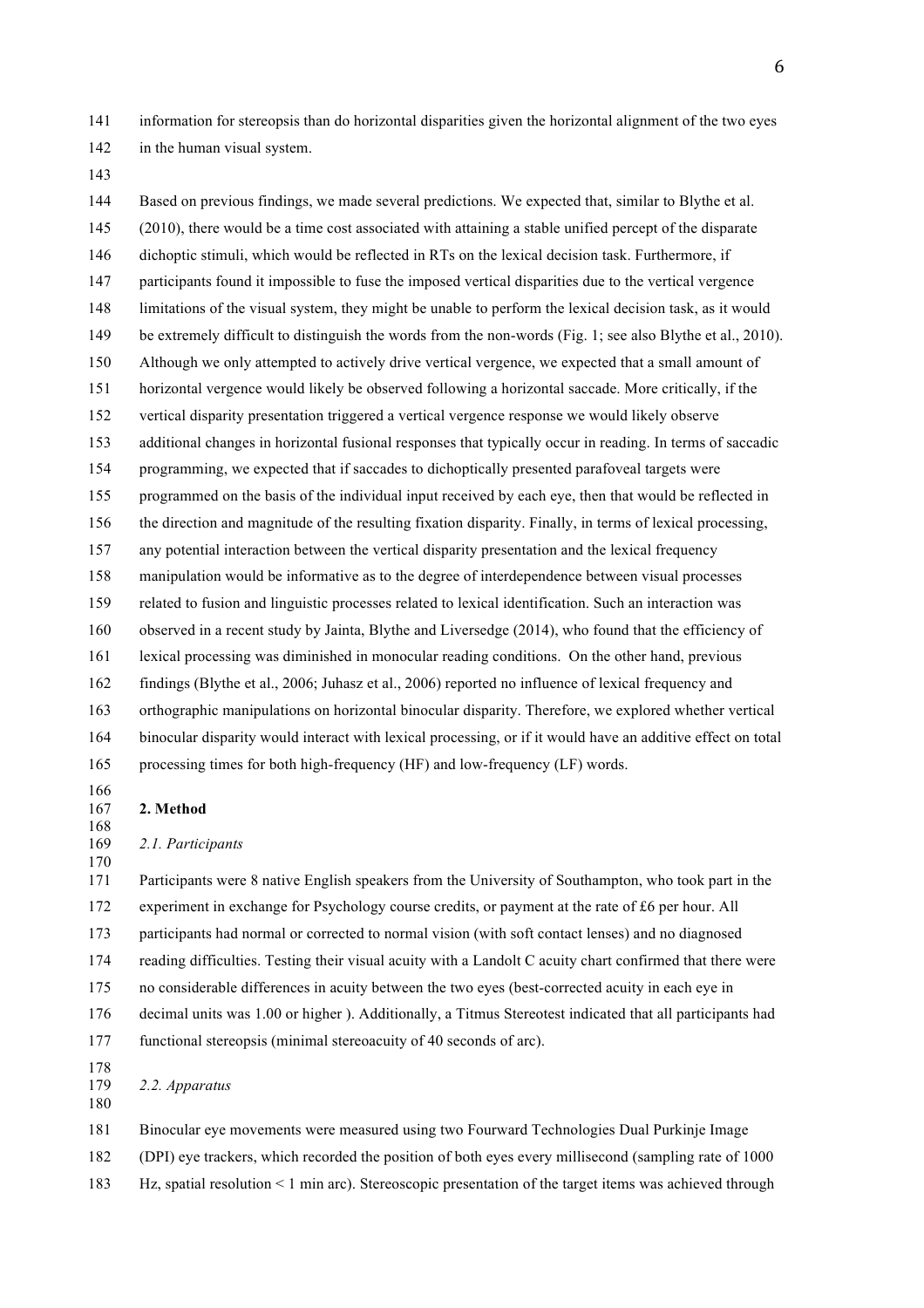use of Cambridge Research Systems FE1 shutter goggles, which blocked the visual input received by each eye alternatively every 8.33 ms (corresponding to a 120 Hz refresh rate). The shutter goggles were synchronized with the eye trackers and interfaced with a Pentium 4 computer and a Philips 21B582BH 21" monitor. The experimental equipment made it possible to simultaneously track binocular eye movements whilst manipulating the unique visual input received by each eye. The monitor was situated at a viewing distance of 100 cm. To minimize head movements, participants leaned against two cushioned forehead rests and bit on an individually prepared bite bar.

*2.3. Materials and Design*

 All participants viewed 208 trials, each consisting of a single 6-letter item. The item was either one of 52 high-frequency (HF) words (e.g., *summer*), one of 52 low-frequency (LF) words (e.g., *acumen*) or one of 104 non-words (e.g., *worzer*). Non-words were formed in a similar fashion to Blythe et al. (2010) by substituting a single letter in the center of a word and creating an obvious misspelling (e.g., *summer* to *sumxer*). The 52 HF items had an average frequency of 118.48 counts per million (ranging from 18 to 850) and the 52 LF items had an average frequency of 2.58 counts per million (ranging from 0 to 9), as indexed in the English language CELEX lexical database (Baayen, Piepenbrock, & Gulikers, 1995). A *t*-test confirmed that HF words were significantly more frequent than LF words, *t* (51) = 5.31,  $p < .001$ .

 All items were presented in red 20pt Courier New font on a black background. At the viewing distance of 100 cm, each letter height extended to 0.32 deg of visual angle. Each of the items was viewed by participants in one of four dichoptic presentation conditions: (1) aligned, where the two images were centered on the display monitor; (2) offset vertically by a total of 0.05 deg, (3) offset vertically by a total of 0.11 deg; (4) offset vertically by a total of 0.16 deg. The disparity presentation was symmetrical, i.e., the monocular images were offset by an equal amount in opposite directions in each eye. Conditions were counterbalanced such that every word appeared in each of the experimental conditions across participants. Additionally, whether the image presented to the left eye appeared above or below the image presented to the right eye was randomized and counterbalanced across conditions. ----------------- Insert Figure 1 about here ----------------- *2.4. Procedure*  The experimental procedure was approved by the University of Southampton Ethics and Research Governance Office and followed the conventions of the Declaration of Helsinki. Informed written consent was obtained from each participant after explanation of the procedure of the experiment.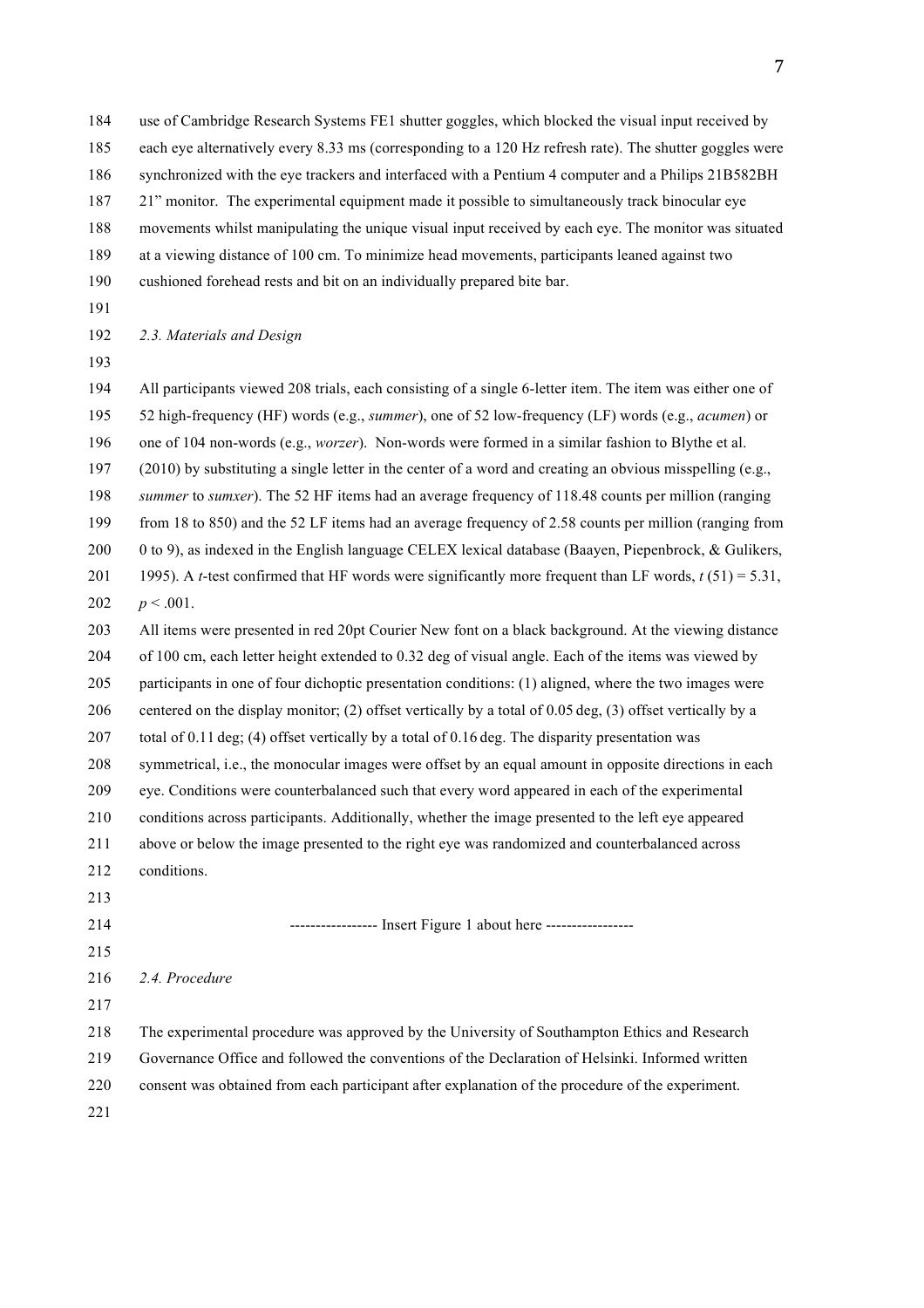Each trial consisted of a fixation point appearing on the left-hand side of the screen for 1 second,

- followed by the item (word or non-word) presented in the centre of the screen. The distance between
- the fixation point and the left edge of each stimulus/item was 2.54 deg visual angle.
- 

 Participants were instructed to look at the fixation point before looking at the word presented on the screen. They were asked press a button to indicate as quickly and accurately as possible whether the stimulus was a word or a non-word. They were not told that some of the stimuli would be presented with varying degrees of disparity. There were four practice trials to help participants become familiar 230 and comfortable with the task.

232 Calibration was monocular (i.e., the left eve was occluded by the shutter goggle during calibration of the right eye, and vice versa). For calibration, participants were instructed to look at each of nine points in a 3x3 grid in a set sequence from the top left to the bottom right. Horizontal separation of the calibration points was 3.44 deg and the vertical separation was 1.26 deg relative to screen centre. Afterwards, the calibration was checked for accuracy and repeated if necessary. Once both eyes had been calibrated successfully, the experiment began. Calibration was checked for accuracy following every four trials and, if the drift in eye position was more than 0.06 degrees, the eye trackers were recalibrated.

*2.5. Analyses*

 Custom-designed software was used for the data analyses. Saccades and fixations were manually identified in order to avoid contamination by dynamic overshoots (Deubel & Bridgeman, 1995) or artefacts due to blinks. From the separate signals of the two eyes, we calculated the horizontal and 246 vertical conjugate eye component  $[(left \text{ eve} + \text{right} \text{ eve})/2]$ ; i.e., the version signall and the horizontal and vertical disconjugate eye component [left eye – right eye; i.e., the vergence signal]. Several parameters of binocular coordination were calculated for each fixation period: (1) vertical fixation disparity at the start and end of fixations, where a value of 0 represents alignment of the two eyes at eye height; positive values represent left-hyper fixations and negative values represent right-hyper fixations; (2) horizontal fixation disparity at the start and end of fixation; a value of 0 represents alignment of the two eyes at the depth of the screen, positive values represent crossed fixations, where the point of fixation is in front of the screen, and negative values represent uncrossed fixations, where the point of fixation is behind the screen; (3) net vertical and horizontal drift in vergence (Jainta et al., 2010; Liversedge, White, et al., 2006; Nuthmann & Kliegl, 2009; Vernet & Kapoula, 2009), which is the change in fixation disparity between the beginning and the end of the fixation period and (4) total change in vertical and horizontal eye position between the beginning of the first fixation and the end of the final fixation on each item. In addition, we calculated total reaction time (RT) and total number of fixations for each item.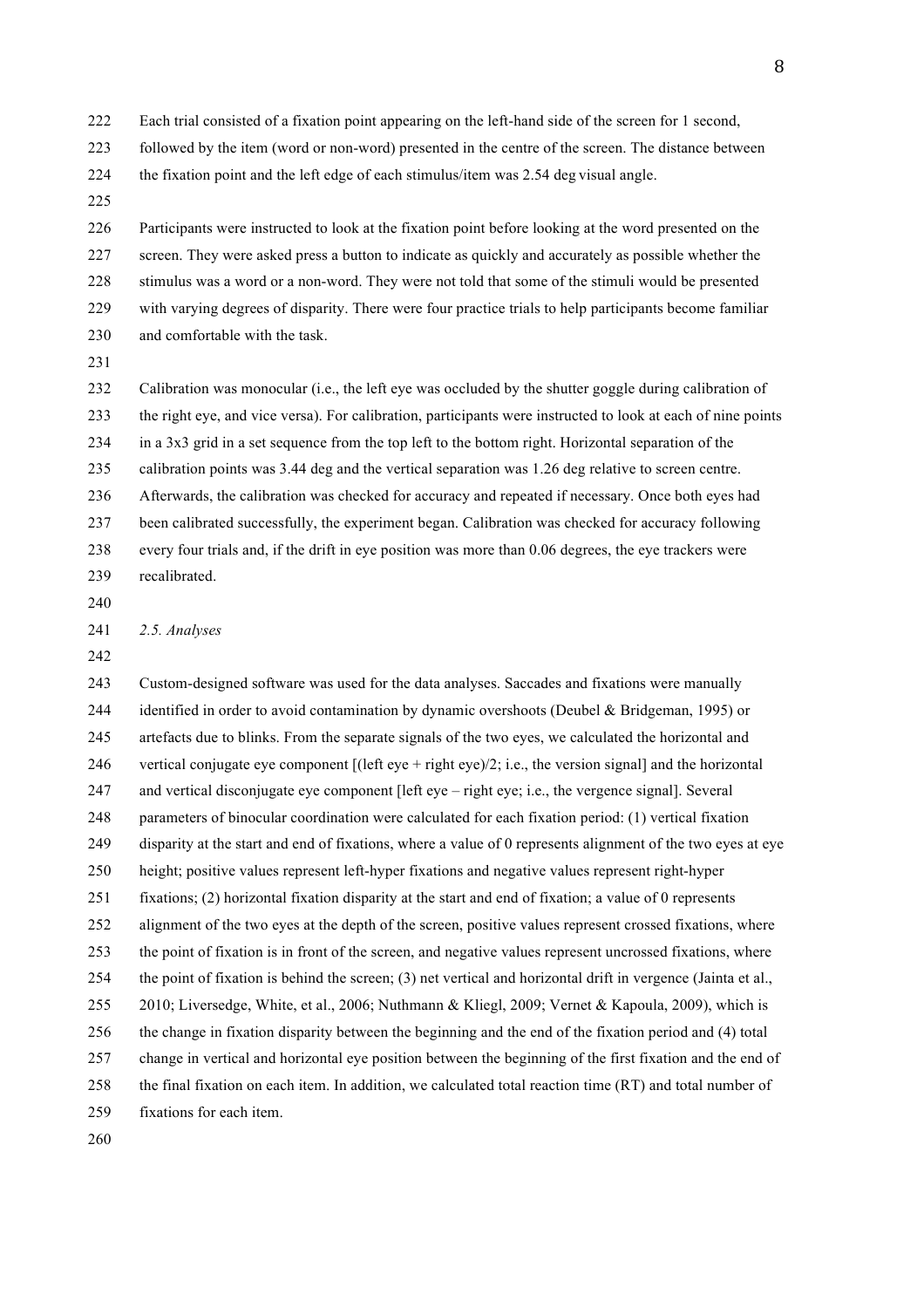For data analyses, we used linear mixed-effects models (lmer from package lme4 (Pinheiro & Bates,

2000) in R (R Development Core Team, 2009). P-values were estimated using posterior distributions

for the model parameters obtained by Markov Chain Monte Carlo sampling, which include a typical

sample size of 10000 (Baayen, Davidson, & Bates, 2008). The model was applied to the non-

aggregated data and participants and items were treated as random effects, while lexical frequency (HF

 vs. LF) and binocular image disparity (0 deg, 0.05 deg, 0.11 deg or 0.16 deg) were treated as fixed effects.

#### **3. Results**

 In the following sections, we report a variety of analyses based on different eye movement measures. Approximately 1.5% of the data were excluded due to tracker loss, resulting in a total of 5657 fixations on which the following analyses are based. We begin by giving a short descriptive account of the overall findings from the lexical decision task (3.1), then focus on the initial reaction of the vergence 275 system to our disparity manipulation (3.2), changes in disparity throughout the duration of an entire multiple fixation trial (3.3.) and cases where only one fixation was made per trial (3.4.). Before reporting further results regarding eye movement measures, it is important to clarify certain terms that will be used throughout the following sections. Binocular image disparity refers to the induced offset between the dichoptic images presented on the screen. Binocular fixation disparity refers to the differences in position between the left and the right eye in degrees of visual angle, as measured by the 281 eye trackers.

#### *3.1. Lexical decision accuracy, reaction times (RTs) and number of fixations*

 The overall response accuracy in this experiment was 96%. Correct responses during lexical identification were taken as the behavioural indication that participants were able to successfully fuse the binocularly misaligned images. Table 1 contains information about participants' accuracy at the lexical decision task, mean RTs, fixation durations and number of fixations in all of the frequency and disparity conditions. Evidently, participants responded faster, made fewer fixations and were more accurate when identifying HF words than LF words and non-words.

- 
- ----------------- Insert Table 1 about here -----------------
- 

 To further explore the frequency effect, an LME analysis was applied to the log-transformed RT values with participants and items as random effects and frequency and binocular image disparity as fixed effects. The results revealed a significant effect of frequency: participants were faster at identifying HF 297 words than LF words ( $t = 4.24$ ,  $p < .001$ ) and non-words ( $t = 5.13$ ,  $p < .001$ ), with no significant 298 difference between the latter two  $(t < 1)$ . The size of the frequency effect was approximately 145 ms 299 on average. There was no effect of binocular image disparity  $(t = 1.13, p = .24)$  and the interaction 300 between the two fixed effects was not close to significant  $(t < 1)$ . These results are also summarised in Figure 2. Clearly, participants were able to perform the lexical decision task without any interference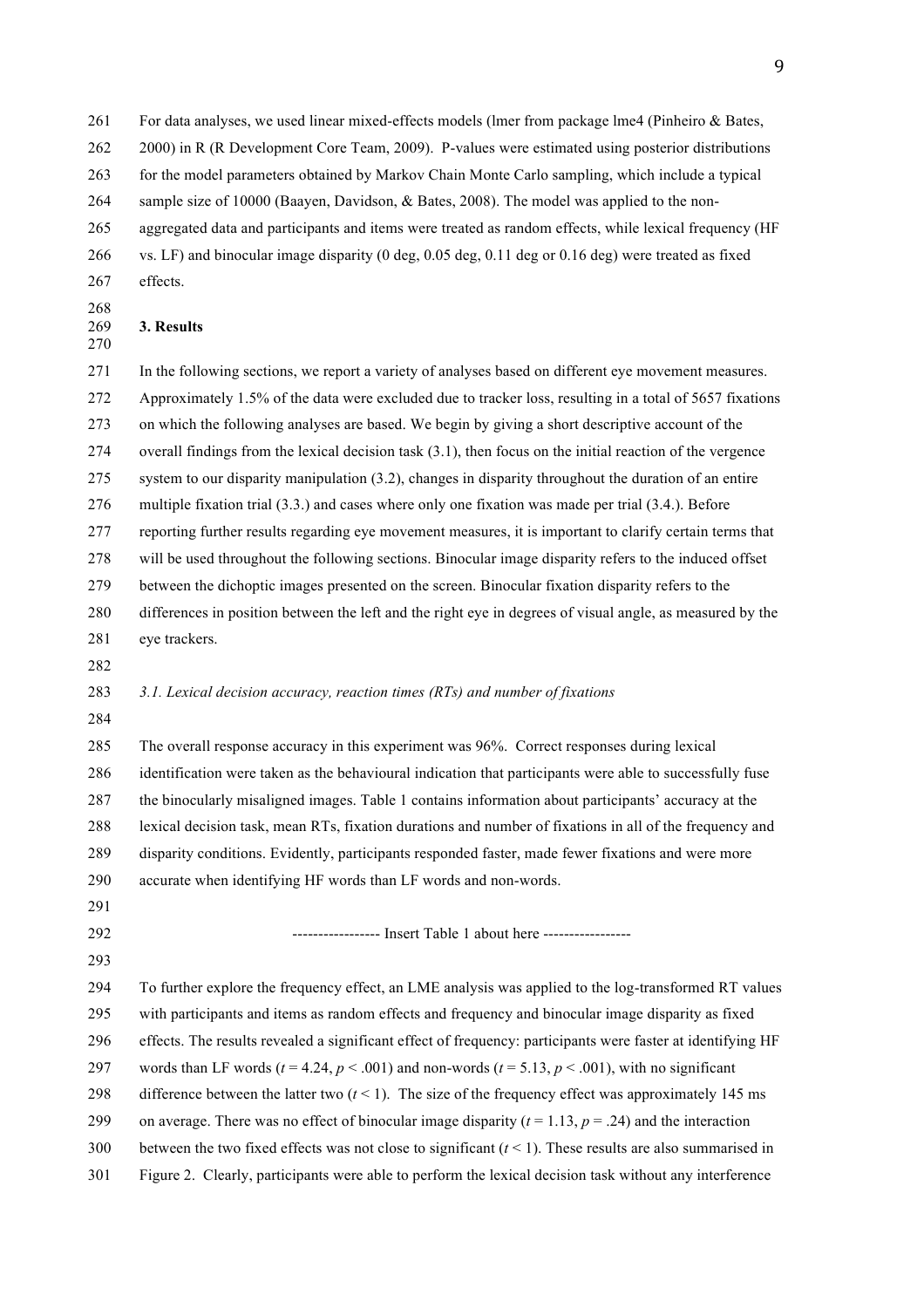| 302 | from the vertical disparity manipulation. The following sections explore this by focusing on vergence                    |
|-----|--------------------------------------------------------------------------------------------------------------------------|
| 303 | responses during fixations.                                                                                              |
| 304 |                                                                                                                          |
| 305 |                                                                                                                          |
| 306 |                                                                                                                          |
| 307 |                                                                                                                          |
| 308 | 3.2. Initial reaction to vertical disparity                                                                              |
| 309 |                                                                                                                          |
| 310 | With regard to binocular landing positions, <i>Figure 3</i> represents the distribution of disparities at the start      |
| 311 | of the first fixation on each item, plotted onto a Cartesian coordinate system. Positive values on the x-                |
| 312 | axis denote crossed disparities, and positive values on the y-axis represent left hyper-vertical disparities             |
| 313 | (where the left eye is fixating above the right eye). Negative values on the x-axis correspond to                        |
| 314 | uncrossed disparities, and negative values on the x-axis represent right hyper-vertical disparities (where               |
| 315 | the right eye is fixating above the left eye). The data clearly indicate that horizontal disparities were                |
| 316 | predominantly uncrossed, while vertical disparities were predominantly left-hyper.                                       |
| 317 |                                                                                                                          |
| 318 | ---------------- Insert Figure 3 about here -----------------                                                            |
| 319 | Furthermore, we were interested in the sensitivity of the saccade programming system to vertical                         |
| 320 | disparity in the parafovea. More specifically, we explored the relationship between the nature of the                    |
| 321 | dichoptic presentation (left-hyper or right-hyper) and the resulting disparity at the start of each trial.               |
| 322 | Close correspondence between the two categorical variables would indicate that during the initial                        |
| 323 | saccade onto the stimulus, each of the eyes targeted the monocular image presented to it separately via                  |
| 324 | the shutter goggles. Recall that 75% of our stimuli were presented with some degree of vertical                          |
| 325 | misalignment. Regardless of presentation condition, 38% of vertical disparities at the start of the initial              |
| 326 | fixation were right-hyper and 62% were left-hyper. A Chi-square test revealed that right-hyper and                       |
| 327 | left-hyper disparities did not closely correspond to presentation conditions. In fact, left-hyper                        |
| 328 | disparities were the predominant case, regardless of the binocular image manipulation $(X^2(1) = 15.10)$ ,               |
| 329 | $p < .001$ ).                                                                                                            |
| 330 |                                                                                                                          |
| 331 | The following part of the analyses focuses on how the vergence system responded when presented with                      |
| 332 | a disparate image upon initial fixation on the target on trials with multiple fixations. We only included                |
| 333 | fixation disparities and fixation durations within 2SD of each participant's mean, which resulted in                     |
| 334 | exclusion of approximately 3% of the data. 1375 fixations in total were analysed. Figure 4 illustrates                   |
| 335 | the distribution of horizontal and vertical disparities at the start (a) and at the end (b) of the initial               |
| 336 | fixation. The distribution of vertical disparities in both cases is clearly more leptokurtic, indicating that            |
| 337 | vertical disparities are generally smaller in magnitude than horizontal disparities. Fixation disparity at               |
| 338 | the start was not significantly affected by either lexical frequency, disparity manipulation or the                      |
| 339 | interaction between the two ( $ts < 1$ , n.s.). Disparities at the end of fixations were also not influenced by          |
| 340 | either manipulation (all $ps > .13$ ). The average vertical disparity was 0.12 deg ( $SD = 0.09$ ) at the start          |
| 341 | of the initial fixation and 0.11 deg ( $SD = 0.10$ ) at the end of the fixation. A <i>t</i> -test revealed no difference |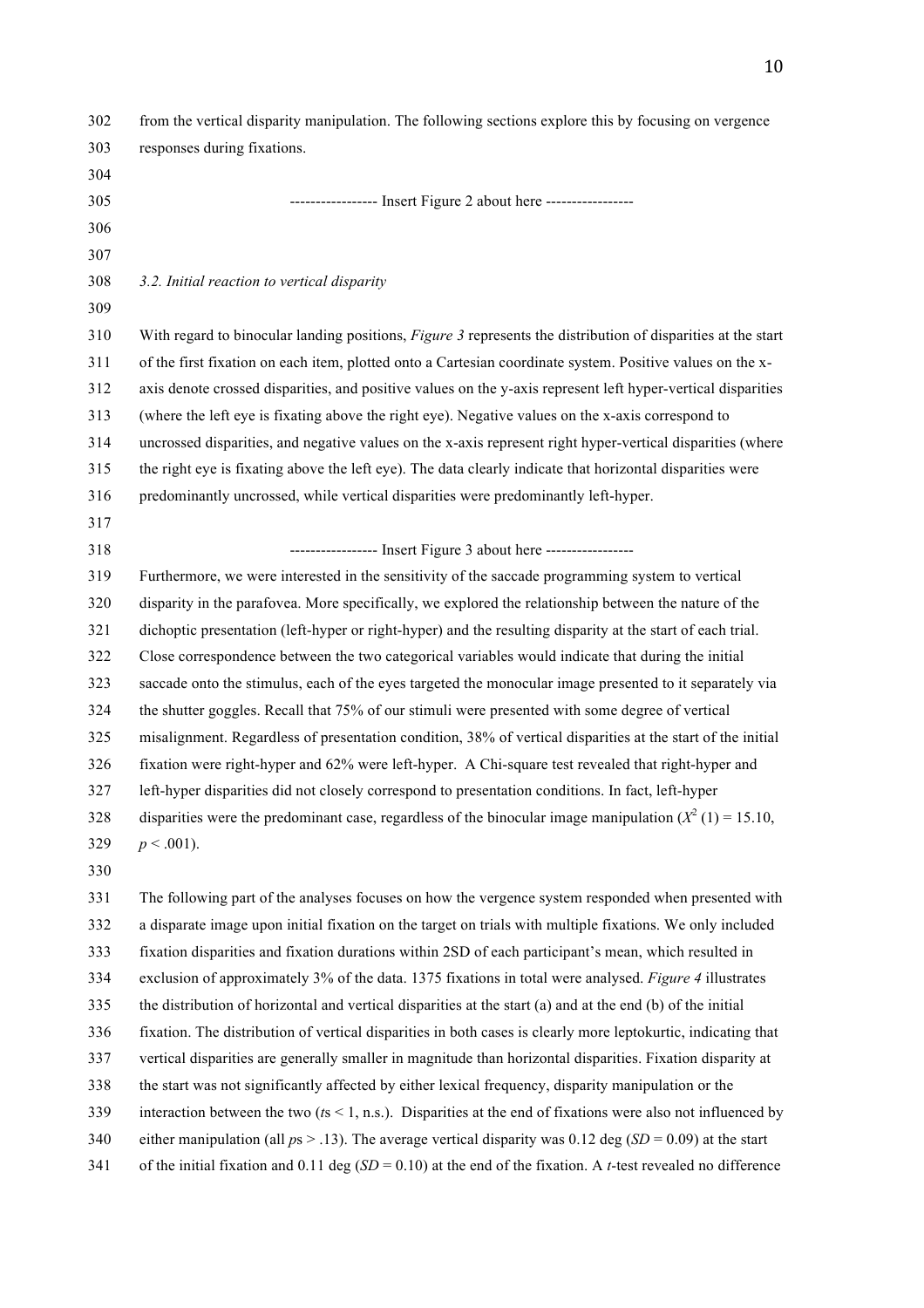342 in the drift in vertical fixation disparity throughout the fixation  $(t < 1)$ . These results indicate that no considerable vertical vergence movements were made during the initial fixation on the target. ----------------- Insert Figure 4 about here ----------------- Interestingly, however, we observed a small but significant change in horizontal disparity during the initial fixation. Horizontal disparities at the start of the fixation had an average magnitude of 0.18 deg 349 (*SD* = 0.15), which was reduced to 0.16 deg (*SD* = 0.14) by the end of the fixation,  $t = 2.98$ ,  $p < .01$ . A tendency for disparity-reducing vergence movements seemed to emerge as early as the first fixation on

 an item, even in the absence of any horizontal stereoscopic manipulation. This was not affected by either the frequency or the binocular image manipulation (*t*s < 1). Furthermore, there was no significant correlation between the magnitude of horizontal and vertical fixation disparities at the start or at the end of the initial fixation (*p*s > .19, n.s.). In other words, we observed a rapid horizontal vergence response during the first fixation on each item, following the horizontal saccade onto the stimulus, but no vertical vergence response to our disparity manipulation. The following sections further explore this pattern across all fixations made during a trial.

#### *3.3. Reaction to vertical disparity throughout an entire trial*

 The previous sections demonstrate that the vertical and horizontal vergence system seem to make very different initial responses to parafoveal stereoscopic targets. Recall, however, that participants typically made more than one fixation on each item, hinting at the possibility that vergence movements occurred after the initial fixation. Therefore, a comparison was made between the start of the first fixation and the end of the final fixation on each multiple fixation item in order to capture any change in vergence throughout the duration of each trial. There was no significant difference in vertical fixation disparity 367 between the two measures ( $t < 1, p > 0.16$ ). In addition, an LME analysis investigated the magnitude of change in vertical fixation disparity between the start of the initial fixation and the end of the final fixation. There was no significant effect of lexical frequency, binocular image disparity, or the interaction between the two fixed factors (*t*s < 1). The average magnitude of vertical fixation disparity at the end of the final fixation on each item was 0.16 deg (*SD* = .13). Considering that the last fixation of each trial was the one during which participants pressed the button to indicate their lexical decision, this mean magnitude could be taken as an approximation of the amount of vertical fixation disparity which the visual system could easily tolerate in order to successfully process lexical information. Note, however, that no disturbances in fusion were reported by any of the participants, suggesting that the vertical limits of Panum's fusional area are likely larger than the reported value. 

As for horizontal disparity, a consistent vergence response was observed throughout the duration of

- each trial: participants displayed a tendency for disparity-reducing vergence movements and a
- 380 transition from uncrossed to aligned binocular disparities. This effect was significant  $(t = 4.12, p <$
- .001), despite the absence of a stimulus that was intended to actively drive horizontal vergence.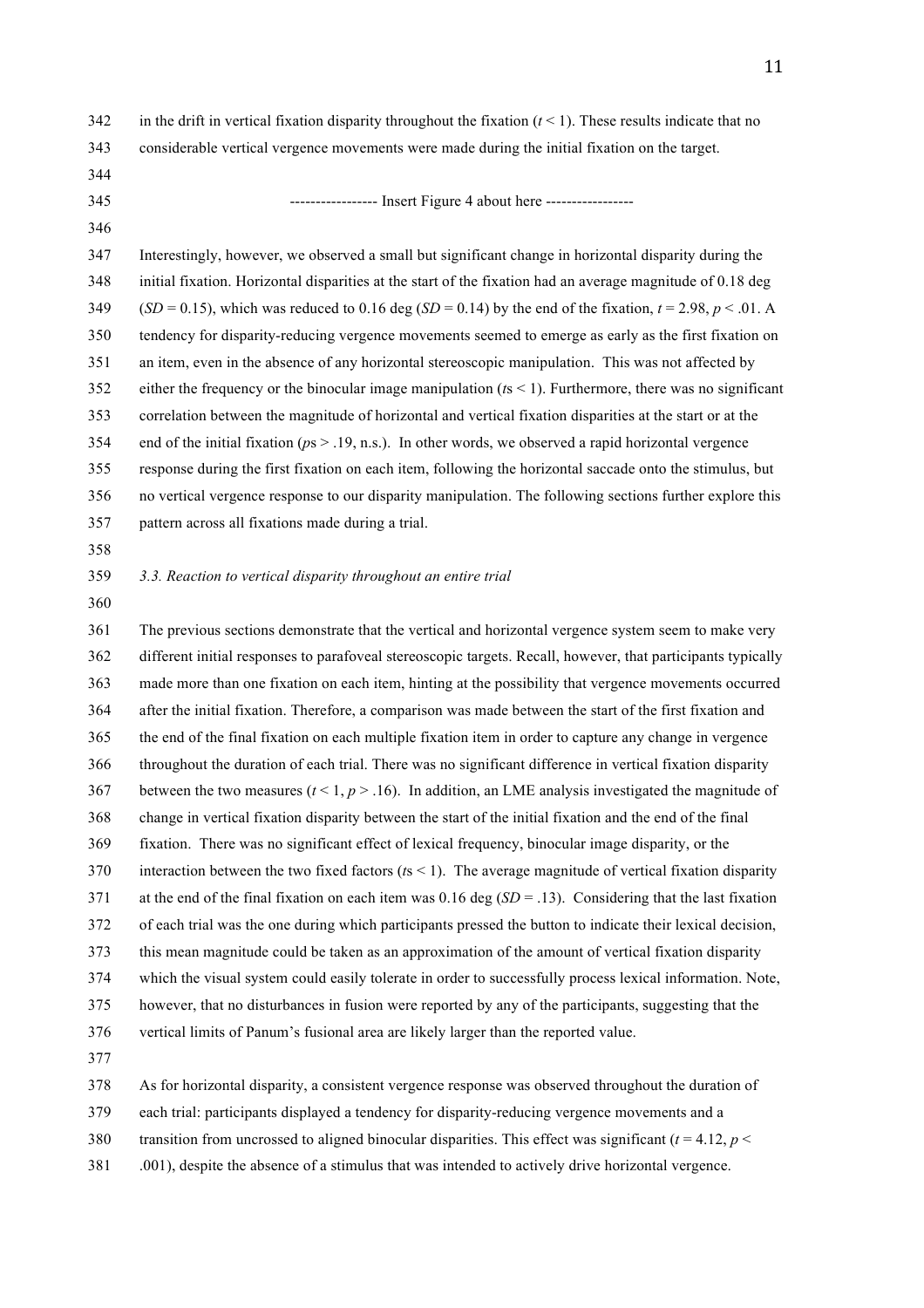Horizontal disparities at the end of the final fixation on each trial were on average 0.02 deg smaller than they were at the start. In addition, an LME analysis confirmed that horizontal vergence measures 384 at the end of each trial were not affected by the vertical disparity manipulation  $(t < 1)$ , nor were they 385 correlated with the magnitude of vertical fixation disparity,  $r (1373) = .03$ ,  $p = .29$ .

#### *3.4. Single fixation trials*

 As a final step in our investigation, we explored cases in which only one fixation was made per trial. It was important to include single fixation trials in the analyses, as they would undoubtedly provide insight into any potential interactions between low-level visual processes involved in disparity processing and high-level lexical identification processing. In addition, cases in which vertical disparity was dealt with in a single fixation would enable us to closely monitor any potential vergence responses to our vertical manipulation. Note, however, that single fixations were made on only 17% of trials. Data were included in the analyses if fixation duration, horizontal and vertical disparities at the start and the end of fixations fell within 2 *SD* of each participant's mean. This resulted in 5% data loss – 240 fixations in total were analysed.

 Reaction time data are presented in Table 1. A significant lexical frequency effect of 119ms was 400 observed in single fixation trials,  $t = 3.38$ ,  $p < .001$ . There was no significant effect of binocular image disparity or the interaction between the two fixed effects (*t*s < 1). Therefore, it appears that single fixation trials did not differ significantly from multiple fixation trials in terms of participants' responses during the lexical decision task. Again, it is evident from these results that although a robust frequency effect was observed in the data, it was not affected by the visual disparity manipulation.

- 
- 406 As for disparity measures, the mean magnitude of vertical disparity was  $0.12$  deg (*SD* = 0.10) at the
- start and 0.11 deg (*SD* = 0.09) at the end of single fixation trials. No significant vertical vergence
- movements were observed throughout the fixation (*t* < 1). In addition, LME analyses revealed that
- vertical disparities at the start and the end of the fixations were not affected by the frequency
- 410 manipulation ( $t_{\text{start}} = 1.55$ ,  $p = .12$ ;  $t_{\text{end}} < 1$ ), the disparity manipulation ( $t_{\text{start}} = 1.63$ ,  $t_{\text{end}} = 1.54$ ,  $ps = .11$ )
- or the interaction between the two fixed effects (*t*s < 1). However, once again we observed a consistent
- disparity-reducing vergence response in the horizontal dimension. A tendency emerged for horizontal
- disparities to move from uncrossed to aligned throughout a fixation. The mean magnitude of disparity
- 414 was 0.15 deg (SD = 0.13) at the start and 0.12 (SD = 0.10) at the end of the trial. Disparity was reduced
- by an average of 0.03 deg throughout the duration of the fixation, *t* = 3.97, *p* < .001. There was no
- significant correlation between the magnitude of horizontal and vertical disparity at the end of fixations
- (*r* (238) = .09, *p* = .19), and an LME analysis revealed no effect of the vertical disparity manipulation
- 418 on horizontal disparity measures  $(t = 1.31, p = .19)$ .
- 
- **4. Discussion**
-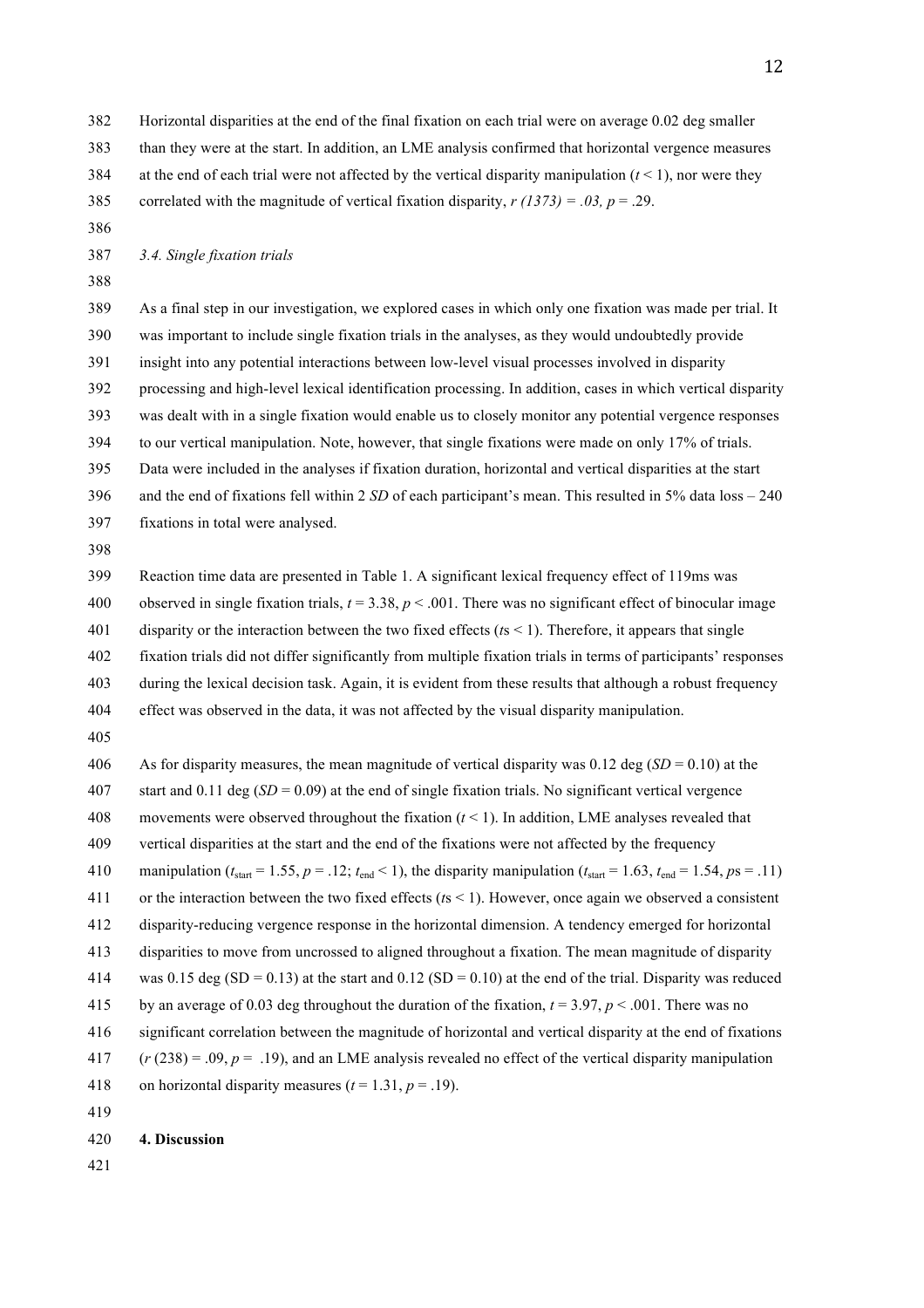- Binocular coordination is critical to successfully attaining a fused stable representation of the visual environment, which is essential for performing a variety of tasks, including reading. Recent findings have begun to explore the role of binocularity in reading, the way it affects language processing and the relative importance of various binocular visual processes for written language comprehension (see Kirkby et al., 2008 for review). The present study adds to that growing literature by making an exploration of the role of vertical binocular disparities in lexical processing. We focused on
- investigating the motor fusional response to induced vertical misalignments in the parafovea and, upon
- fixation, its potential influence on horizontal vergence movements that typically occur following
- saccades in reading, and its effect on lexical identification.
- 

 Our findings revealed that when participants made a horizontal saccade onto a centrally presented stimulus with induced vertical disparity, no change was observed in the vertical vergence system. That is, participants did not make significant disparity reducing vertical vergence movements during the initial saccade, nor when first fixating on the target or even throughout the duration of a trial. Importantly, there was a clear dissociation between the presentation on the monitor and the perceptual experience of our participants. Their subjective reports did not indicate any experience of diplopia or visual disturbances, or any awareness of our manipulation. This was further evidenced by the high lexical decision accuracy in all disparity conditions, as well as the robust frequency effect we observed across single and multiple fixation trials. The present findings are in direct contrast to the vergence responses to words presented with a horizontal disparity observed by Blythe at al. (2010), who used dichoptic presentation of single words with equal amount of horizontal offset (from 0 to 0.74 deg in total, or up to 2 character spaces), and reported that the measured vergence responses were rapid and direction-appropriate.

 Furthermore, we were interested in the sensitivity of the saccadic targeting system to disparity in the parafovea. Previous findings regarding horizontal disparity have revealed that the vergence system reacts actively to disparity from fixation onset, but makes no adjustments during saccades when stimuli are presented stereoscopically (Blythe et al., 2012; but see Kapoula, Eggert & Bucci, 1995 for an alternative account). Furthermore, Blythe et al. (2010) observed that when making a horizontal saccade onto a stereoscopic stimulus, participants targeted the preferred viewing location (O'Regan, 1981; Rayner, 1979) for an unfused letter string with a length equal to the combined length of the two monocular images. For instance, if a 6-letter word was presented independently to each eye with 2 character spaces of stereoscopic disparity, then the resulting letter string appeared 8 characters long on the screen. This is an important point to consider: it appears that when inducing horizontal disparity within single words, the disparate images were combined, but not fused prior to fixation. In addition, Liversedge et al. (2006a) presented different parts of a target word within a sentence individually to each eye (e.g. for the word cowboy, cowb was only seen by one eye and wboy was only seen by the other eye). They found that saccades were targeted to stereoscopic lexical stimuli based on a combined percept, regardless of which constituent of the target word was available to which eye monocularly. Recall that the majority of the stimuli in the present study were presented with some degree of vertical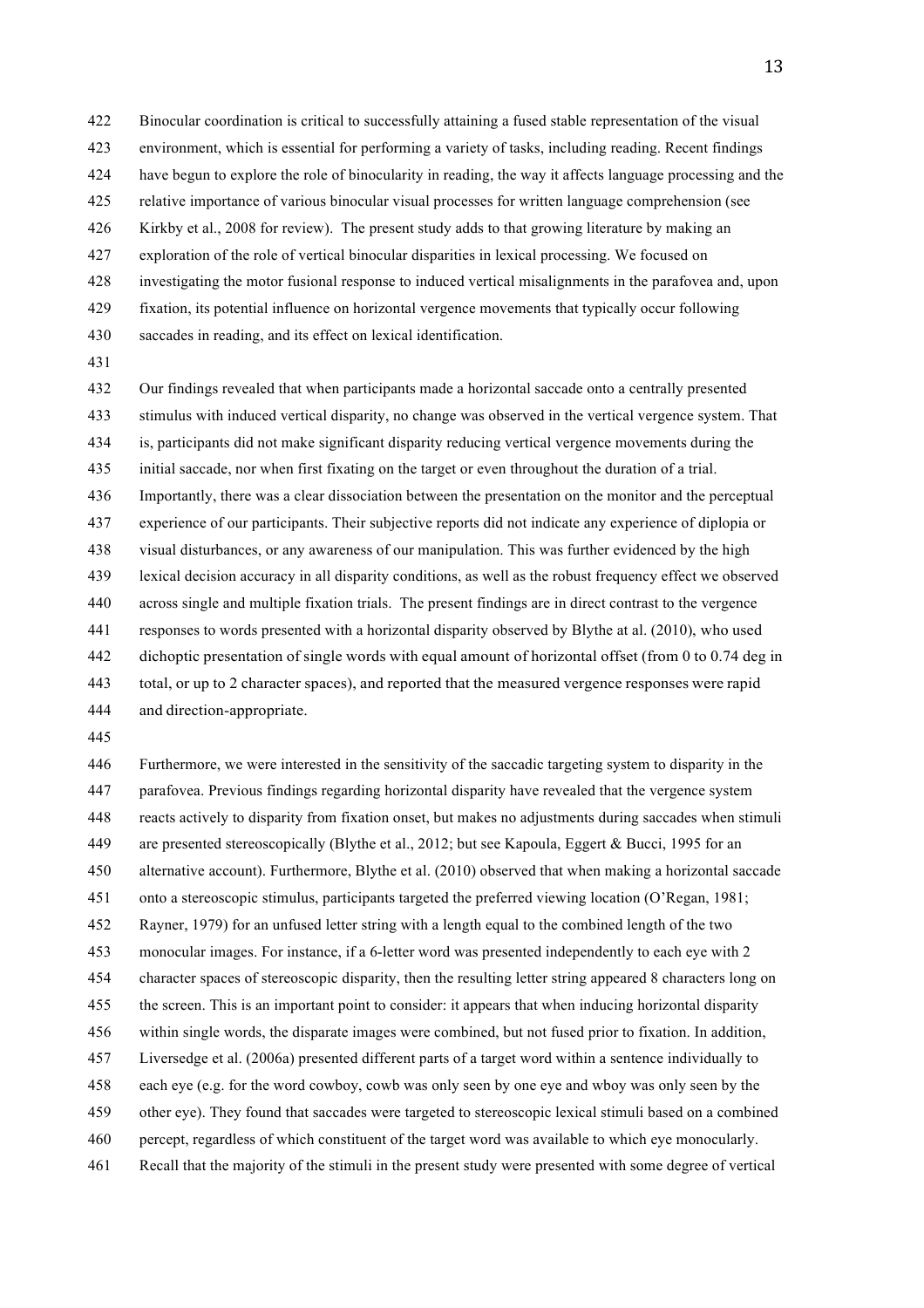disparity and we explored the relationship between the direction of the visual offset in the stimuli and the resulting fixation disparity, as measured by the eye-trackers. Evidence for close correspondence between the two categorical variables would hint at the possibility of independent monocular saccade targeting, as outlined by Liversedge et al. (2006a), which would in turn violate Hering's law of equal innervation. Our findings, however, indicated otherwise. Similar to Liversedge et al. (2006a), the present results indicated that landing positions on the vertically disparate stimuli were not affected by the direction of the visual presentation. Vertical disparities at the start of the initial fixation on the target were predominantly left-hyper, regardless of whether the left monocular image appeared above or below the right monocular image. The left-hyper predominance was also observed in trials where the dichoptic images were presented without disparity. In addition, the magnitude of vertical fixation disparity at the start or at the end of each trial was not affected by the magnitude of binocular image disparity present on the screen. Indeed, vertical disparities larger than 1 character space were only measured on less than 10% of fixations, regardless of the fact that in 75% of trials the vertically disparate stimuli exceeded the height of one character by up to 50%. Therefore, it appears that when presented with a relatively small magnitude of vertical disparity in the parafovea, participants performed parallel saccades in both eyes, regardless of the vertical disparity in the stimulus. That is to say, the two monocular dichoptic images on the screen did not appear to have been used as separate saccade targets for each eye.

 Interestingly, while participants made no vertical vergence movements in response to the vertical disparity manipulation, we observed significant systematic horizontal vergence movements as early as the first fixation on the stimulus, even in the absence of a horizontal disparity manipulation. In other words, the horizontal motor fusional system was automatically activated following a horizontal saccade, as is typically observed in normal reading, whereas the vertical system showed no significant activation. Importantly, we found no correlation between the magnitude of horizontal and vertical disparity and drift measures, indicating that in the current study, the two systems did not interact during lexical processing. Furthermore, the LME analyses found no effect of the vertical disparity manipulation on horizontal disparity magnitude and drift measures. All these findings suggest that the horizontal and vertical vergence systems react differently to imposed vertical disparities, which is compatible with early studies investigating horizontal and vertical vergence responses to symmetric disparity presentations (Perlmutter & Kertesz, 1978). Future studies would ideally investigate the interaction between horizontal and vertical vergence when disparities are induced in both dimensions simultaneously, as well as the degree of automaticity in horizontal vergence during sentence reading.

Another potential direction for future research would be to explore the natural vertical limitations of

fusion, that is, the thresholds for vertical vergence in reading. Such research could show how vertical

fusion limits could impact on reading processes and more specifically, potentially interact with reading

- difficulties. However, recent work by Dysli et al. (2014) demonstrated that inducing vertical phoria
- (vertical disparity) of up to 2 prism diopters (approximately 1 degree of visual angle) had no effect on
- reading performance while participants read a paragraph of text aloud. Note though that differences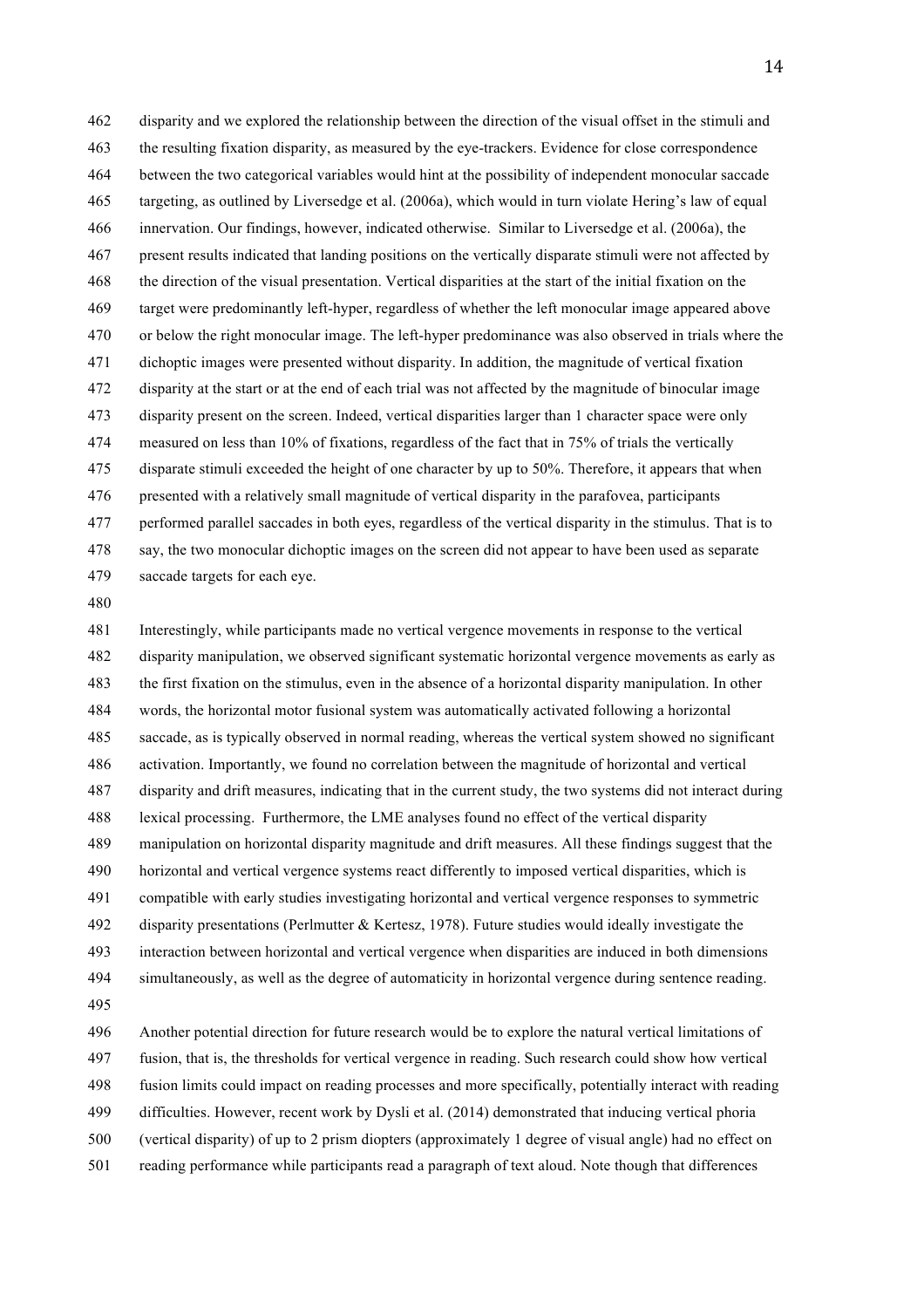exist between eye movements during silent reading and reading aloud (e.g. longer fixation durations in the latter condition, see Rayner, 1998 for review).

 When contrasting our findings about vertical disparity patterns with those reported by Nuthmann et al. (2009), several points become immediately apparent. Firstly, we observed a larger proportion of exo (uncrossed) than eso (crossed) horizontal disparities, while Nuthmann and colleagues reported the opposite pattern. These differences in the direction of horizontal disparities, as reported in different studies, have been discussed in detail elsewhere (Kirkby et al., 2013). Importantly, it has been suggested that viewing conditions associated with different data acquisition techniques (e.g., light text over dark background or vice versa) amongst a variety of other factors, such as font colour and viewing distance, might affect the pattern of horizontal disparities in reading. As for vertical disparities, we observed the same left-hyper predominance in all induced vertical disparity conditions as Nuthmann et al. (2009) observed during sentence reading. It appears, therefore, that vertical disparities that occur during language processing are much less sensitive to viewing conditions than their horizontal counterpart. Furthermore, our findings regarding the range of horizontal and vertical disparities over which fusion is possible are compatible with the notion of an elliptical pattern for Panum's fusional area, indicating that fusion operates over a limited range of vertical disparities and a larger range of horizontal disparities. More critically, the vertical motor fusional mechanisms showed limited activation, even in the presence of a disparity manipulation designed to elicit a vergence response. While these findings differ from Nuthmann et al.'s (2009) report of approximately equal magnitude of horizontal and vertical disparity in reading, the present data fit neatly with studies in non-reading tasks, which suggest that the vertical limitations in Panum's area are caused in part by the visual system's diminished capacity to compensate for vertical misalignments with disparity reducing vergence movements (Houtman, Roze, & Scheper, 1977; Steinmann et al., 2000). This is also consistent with Jainta et al.'s (2014) accounts of vertical disparity in normal reading, and suggests that the difference in activation between the two oculomotor systems may be due to the separate but complementary functions that they serve.

 In addition, the functional differences between vertical and horizontal fusional mechanisms are particularly relevant to understanding of the interplay between visual and linguistic processes in the present experiment. Our findings indicated that word identification was not disturbed by the particular nature of the binocular presentation. We observed no interaction between lexical frequency and vertical disparity, but also found no additive effect of the disparity presentation on global processing times for HF and LF words. A robust significant frequency effect was observed, regardless of the magnitude of disparity present in the stimuli. These findings are different from those reported by Blythe et al. (2010), who found that increasing horizontal disparity also increased the time taken to make a lexical decision. Note, however, that the magnitude of disparity they introduced in their stimuli was larger that the present experiment. In addition, their study did not include a lexical frequency manipulation, and

- they only reported the effect of induced disparity on total trial viewing times. Jainta et al. (2014), on the
- other hand, observed that presenting text monocularly, rather than binocularly, significantly reduced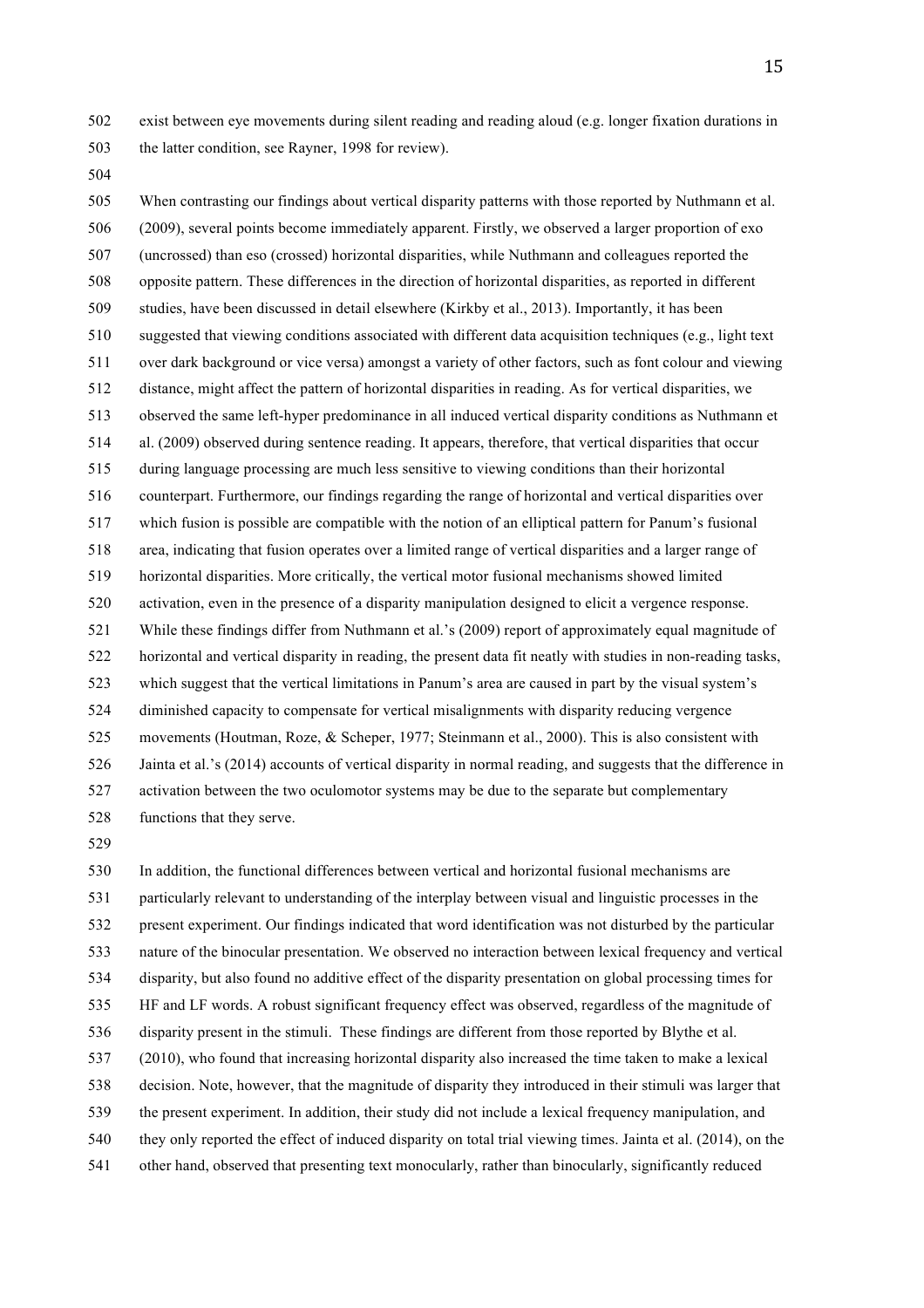the frequency effect for HF words. Although we are cautious when comparing data from natural reading and lexical decision experiments, what we can nevertheless glean from those findings is that in the present study, despite the disparity manipulation, participants were able to derive the benefits of binocular vision during word identification and display the well-documented increased efficiency of lexical processing for HF words. It is likely that a fused percept of our stimuli was obtained at an early stage of visual processing, possibly prior to the feature extraction stage of lexical identification. Furthermore, it may well be the case that induced vertical disparities of the magnitude typically observed in reading caused no disturbance in lexical processing because they are informative in a different way to horizontal disparities. As Jainta et al. (2014) suggested, this dissociation between the two oculomotor responses is very likely due to the physical arrangement of the visual system and the resulting effect on binocular coordination, the computation of depth and stereopsis.

 In conclusion, the present study demonstrated that during lexical identification, the visual system responds differently to stereoscopic vertical disparity than it does to horizontal disparity. Our findings suggest that the visual system programs saccades to vertically misaligned lexical stimuli based on a fused percept attained at an early stage of processing, as indicated by the observed pattern of landing positions and the reported vergence and disparity measures. Further work is needed to investigate the response of the visual system to induced disparities in all directions during lexical processing in order to quantify the degree of interdependence between horizontal and vertical fusional mechanisms.

- 
- 

Word count: 7000 words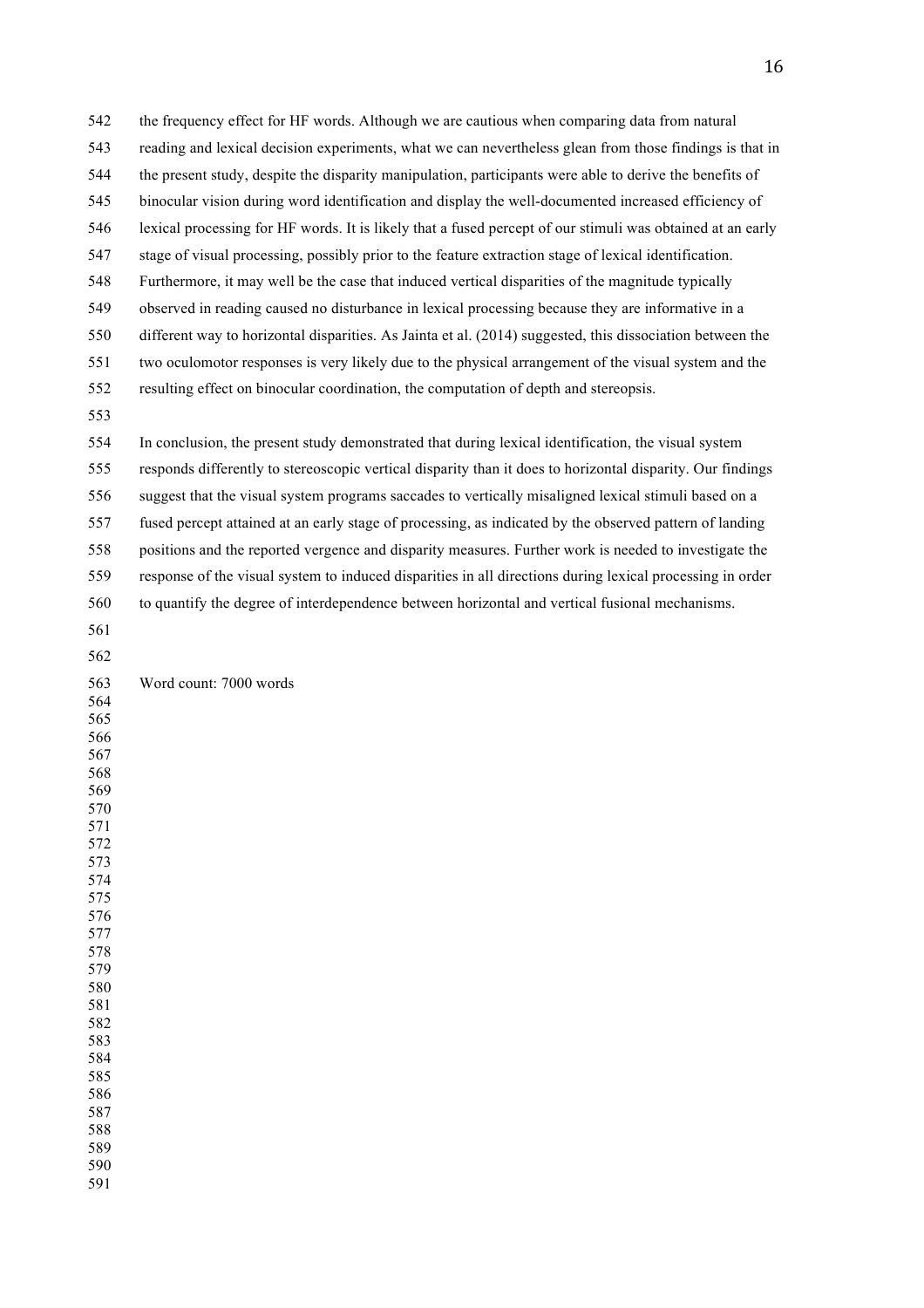| 592        | References                                                                                                  |
|------------|-------------------------------------------------------------------------------------------------------------|
| 593<br>594 | Blythe, H. I., S. P. Liversedge, et al. (2010). The effective fusional range for words in a natural viewing |
| 595        | situation. Vision Research, 50, 1559-1570.                                                                  |
| 596        | Blythe, H.I., Liversedge, S.P., Joseph, H.S.S.L., White, S.J., Findlay, J.M., & Rayner, K. (2006). The      |
| 597        | binocular co-ordination of eye movements during reading in children and adults. Vision                      |
| 598        | Research, 46, 3898-3908.                                                                                    |
| 599        | Bharadwaj, S.R., Hoening, M.P., Sivaramakrishnan, V.C., Karthikeyan, B., Simonian, D., Mau, K.,             |
| 600        | Rastani, S., & Schor, C.M. (2007). Investig. Ophthalmol. & Vis. Sciences, 48 (4), 1592-15600.               |
| 601        | Boman, D.K., & Kertesz, A.E. (1983). Interaction between horizontal and vertical fusional responses.        |
| 602        | Perception and Psychophysics, 33, 565-570.                                                                  |
| 603        | Collewijn, H., Erkelens, C. J., & Steinman, R. M. (1988). Binocular coordination of human horizontal        |
| 604        | saccadic eye movements. Journal of Physiology, 404, 157-182                                                 |
| 605        | Deubel, H. & B. Bridgeman (1995). Fourth Purkinje image signals reveal lens deviations and retinal          |
| 606        | image distortions during saccadic eye movements. <i>Vision Research 35</i> , 529-538.                       |
| 607        | Dysli, M., Vogel, N., & Abegg, M. (2014). Reading performance is not affected by a prism induced            |
| 608        | increase in horizontal and vertical vergence demand. Frontiers in Human Neuroscience, 8,                    |
| 609        | 431. doi: 10.3389/fnhum.2014.00431                                                                          |
| 610        | Fender, D., & Julesz, B. (1967). Extension of Panum's fusional area in binocularly stabilized vision.       |
| 611        | Journal of the Optical Society of America, 57, 819-830.                                                     |
| 612        | Hendriks, A. (1996). Vergence movements during fixations in reading. Acta Psychologica, 92, 131–            |
| 613        | 151.                                                                                                        |
| 614        | Hering, E. (1868). The theory of binocular vision. In B. Bridgeman and L. Stark (Eds.). New York:           |
| 615        | Plenum Press.                                                                                               |
| 616        | Houtman, W. A., Roze, J. H., & Scheper, W. (1977). Vertical motor fusion. <i>Documenta</i>                  |
| 617        | Ophthalmologica, 44, 179-185.                                                                               |
| 618        | Howard, I. P., & Rogers, B. J. (1995). Binocular vision and stereopsis. New York: Oxford University         |
| 619        | Press.                                                                                                      |
| 620        | Howard, I. P., & Rogers, B. J. (2012). Perceiving in depth. Volume 2, Stereoscopic vision. Oxford:          |
| 621        | Oxford University Press.                                                                                    |
| 622        | Inhoff, A.W., & Rayner, K. (1986). Parafoveal word processing during eye fixations in reading: Effects      |
| 623        | of word frequency. Perception and Psychophysics, 40, 431-439.                                               |
| 624        | Jainta, S., Blythe, H.I., & Liversedge, S.P. (2014). Binocular advantages in reading. Current Biology,      |
| 625        | 24, 526-530.                                                                                                |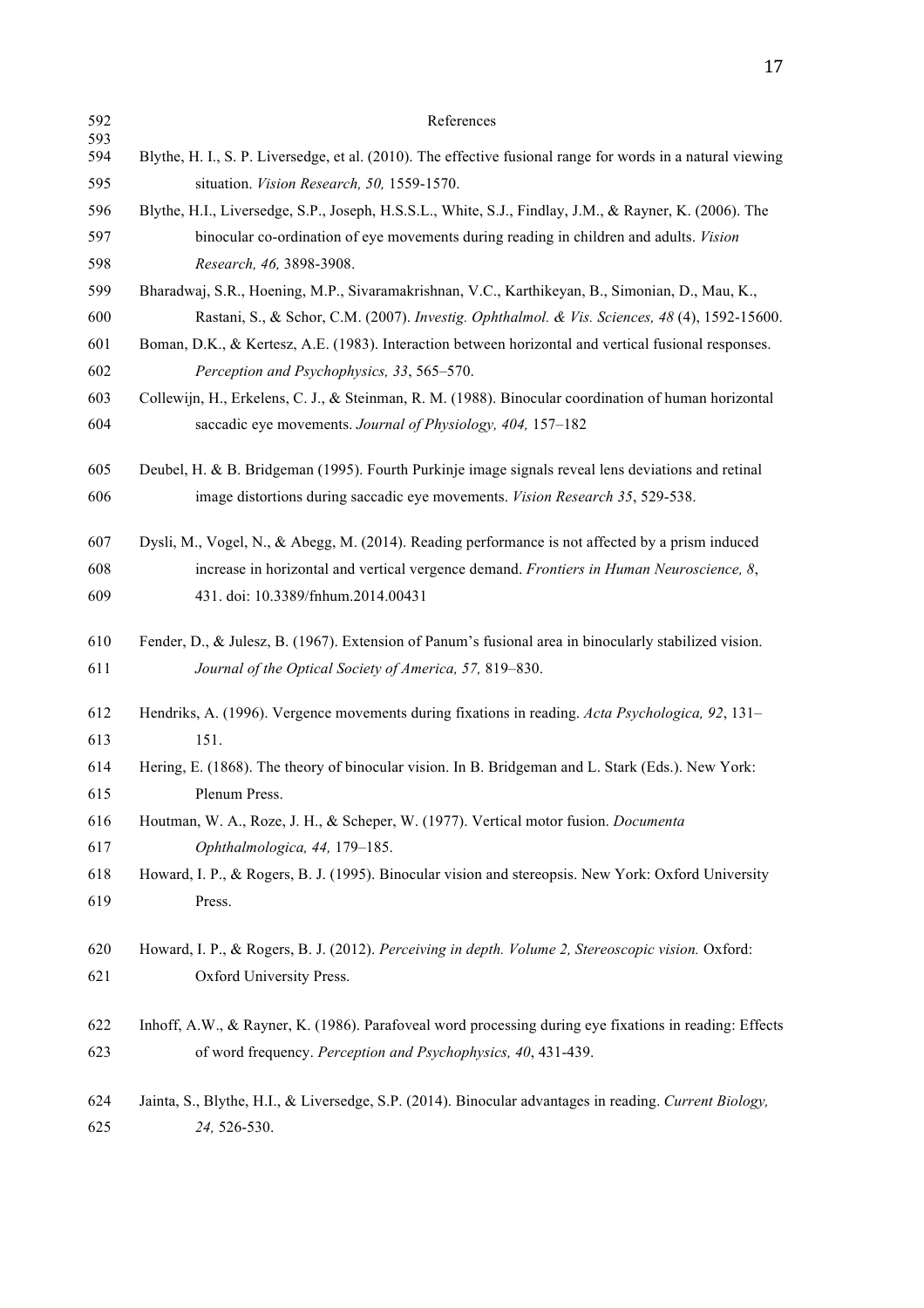Jainta, S, Blythe, H.I., Nikolova, M., Jones, M.O., & Liversedge, S.P. (2014). *A comparative analysis of vertical and horizontal fixation disparity in sentence reading.* Manuscript submitted for publication. Jainta, S., Hoorman, J., Kloke, W. B., & Jaschinski, W. (2010). Binocularity during reading fixations: Properties of the minimum fixation disparity. *Vision Research, 50*, 1775–1785. Jainta, S. & Jaschinski, W. (2012). Individual differences in binocular coordination are uncovered by directly comparing monocular and binocular reading conditions. Investigative Ophthalmology and Visual Sciences, 53, 5762-5769. Juhasz, B.J., Liversedge, S.P., White, S.J., & Rayner, K. (2006). Binocular coordination of the eyes during reading: Word frequency and case alteration affect fixation duration but not fixation disparity. *Quarterly Journal of Experimental Psycgology, 59 (9),* 1614-1625. Kapoula, Z., Eggert, T., & Bucci, M.P. (1995). Immediate saccade amplitude disconjugacy induced by unequal images. *Vision Research, 35*, 3529-3540. Kertesz, A. E. (1981). Effect of stimulus size on fusion and vergence *Journal of the Optical Society of America, 71*, 289–293. Kirkby, J.A., Blythe, H.I., Drieghe, D., Benson, V. and Liversedge, S.P., 2013. Investigating eye movement acquisition and analysis technologies as a causal factor in differential prevalence of crossed and uncrossed fixation disparity during reading and dot scanning. *Behavior Research Methods*, 45 (3), 664-678. Kirkby, J. A., Webster, L. A. D., Blythe, H. I., & Liversedge, S. P. (2008). Binocular coordination during reading and non-reading tasks. *Psychological Bulletin, 134*, 742–763. Leigh, R. J. & D. S. Zee (2006). The neurology of eye movements. New York, Oxford University Press. Liversedge, S.P., Rayner, K., White, S.J., Findlay, J.M., & McSorley, E. (2006a). Binocular coordination of the eyes during reading. *Current Biology, 16,* 1726-1729. Liversedge, S.P., White, S.J., Findlay, J.M., & Rayner, K. (2006b). Binocular coordination of eye movements during reading. *Vision Research, 46,* 2363-2374. McCelland, J.L. & Rumelhard, D.E. (1981). An interactive activation model of context effects in letter perception: I. An account of basic findings. *Psychological Review, 88 (5),* 375-407. Nuthmann, A. & Kliegl, R. (2009). An examination of binocular reading fixations based on sentence corpus data. *Journal of Vision, 9* (5), 1-28. Perlmutter, A.L. & Kertesz, A.E. (1978). Measurement of human vertical fusional response. *Vision Research, 18* (2), 219-223. Pratt-Johnson, J.A. & Tillson, G. (2001). Management of strabismus and amblyopia: A practical guide. New York: Thieme.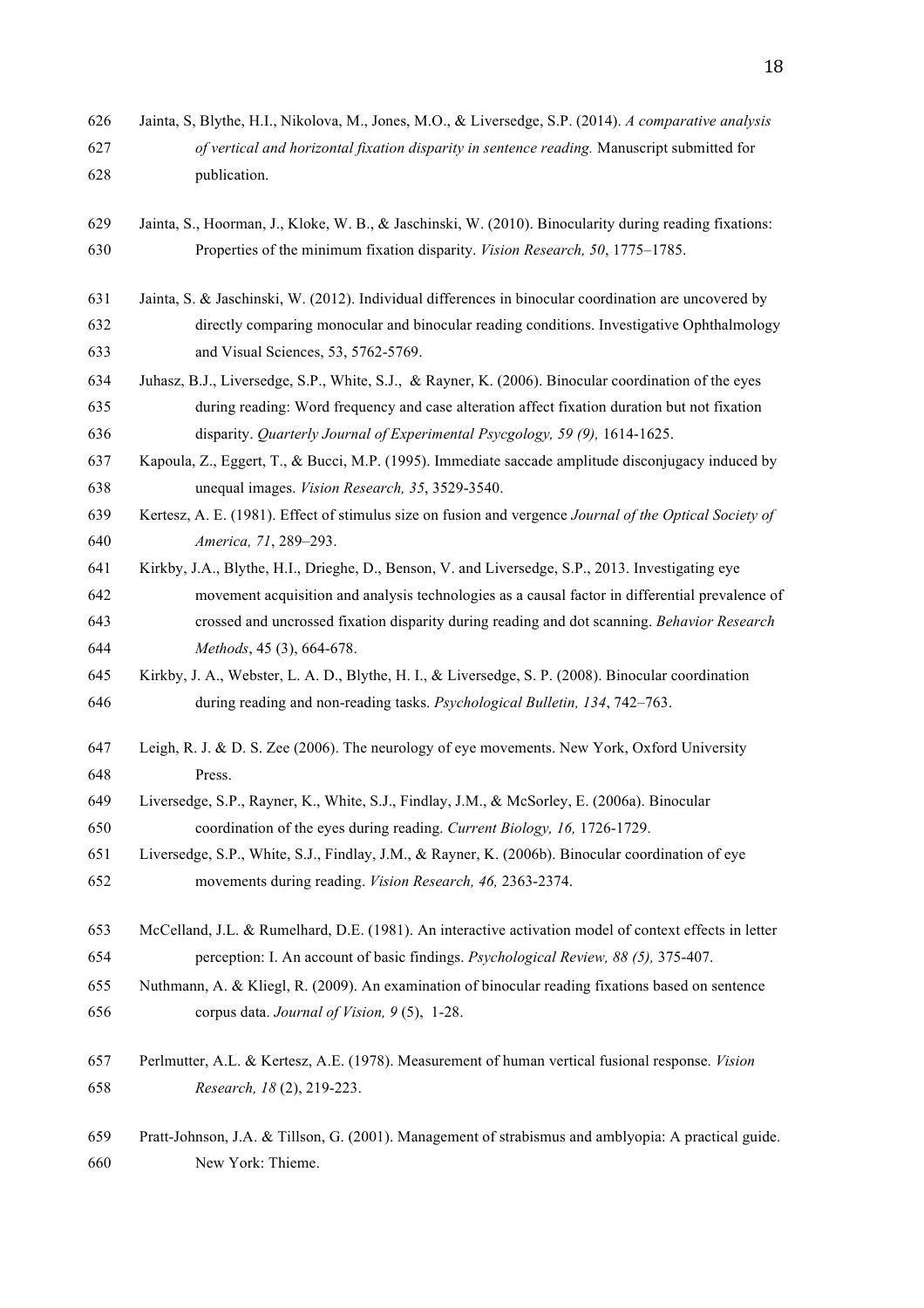| 661        | R-Development-Core-Team (2008). R: A Language and Environment for Statistical Computing, (<                                                     |
|------------|-------------------------------------------------------------------------------------------------------------------------------------------------|
| 662        | http://www.R-project.org >).                                                                                                                    |
| 663        | Rayner, K. (1998). Eye movements in reading and information processing: 20 years of research.                                                   |
| 664        | Psychological Bulletin, 124 (3), 372-422.                                                                                                       |
| 665        | Schor, C.M. (1979). The relationship between fusional vergence eye movements and fixation                                                       |
| 666        | disparity. Vision Research, 19 (12), 1359-1367.                                                                                                 |
| 667        | Schor, C.M. & Tyler, C.W. (1981). Spatio-temporal properties of Panum's fusional area. Vision                                                   |
| 668        | Research, 21(5), 683-692.                                                                                                                       |
| 669        | Schor, C.M. & Ciuffreda, K.J. (1983). Vergence eye movements: Basic and clinical aspects. Boston,                                               |
| 670        | MA: Butterworth.                                                                                                                                |
| 671        | Schor, C.M., Heckman, T., & Tyler, C.W. (1989). Binocular fusion limits are independent of contrast,                                            |
| 672        | luminance gradient and component phases. Vision Research, 29, 837-847.                                                                          |
| 673        | Steinman, S. B., B. A. Steinman, & Garzia, R.P. (2000). Foundations of binocular vision: A clinical                                             |
| 674        | perspective. New York: The MacGraw-Hill Companies.                                                                                              |
| 675        | Stevenson, S.B., Lott, L.A., & Yang, J. (1997). The influence of subject instruction on horizontal and                                          |
| 676        | vertical vergence tracking. Vision Research, 37, 2891-2898.                                                                                     |
| 677        | van Leeuwen, A.F., Westen, M.J., van der Steen, J., de Faber, J.T.H.N., & Collewijn, H. (1999). Gaze-                                           |
| 678        | shift dynamics in subjects with and without symptoms of convergence insufficiency: Influence                                                    |
| 679        | of monocular preference and the effect of training, Vision Research, 39, 3095-3107.                                                             |
| 680        | Vernet, M. & Z. Kapoula (2009). Binocular motor coordination during saccades and fixations while                                                |
| 681        | reading: A magnitude and time anaysis. Journal of Vision, 9 (7), 1-13.                                                                          |
| 682        | White, S.J. (2008). Eye movement control during reading: Effects of word frequency and orthographic                                             |
| 683        | familiarity. Journal of Experimental Psychology: Human Perception and Performance, 34,                                                          |
| 684        | 205-223.                                                                                                                                        |
| 685        | Worth, C. (1921). Squint. Its causes, pathology and treatment. Philadelphia: Blakiston.                                                         |
| 686<br>687 | Yang, Q. & Z. Kapoula (2003). Binocular coordination of saccades at far and at near in children and in                                          |
|            |                                                                                                                                                 |
| 688        | adults. Journal of Vision 3(8), 554-561.                                                                                                        |
| 689<br>690 | Zee, D.S., Fitzgibbon, E.J., & Optican, L.M. (1992). Saccade-vergence interactions in humans. Journal<br>of Neurophysiology, 68 (5), 1624-1641. |
| 691        |                                                                                                                                                 |
| 692        |                                                                                                                                                 |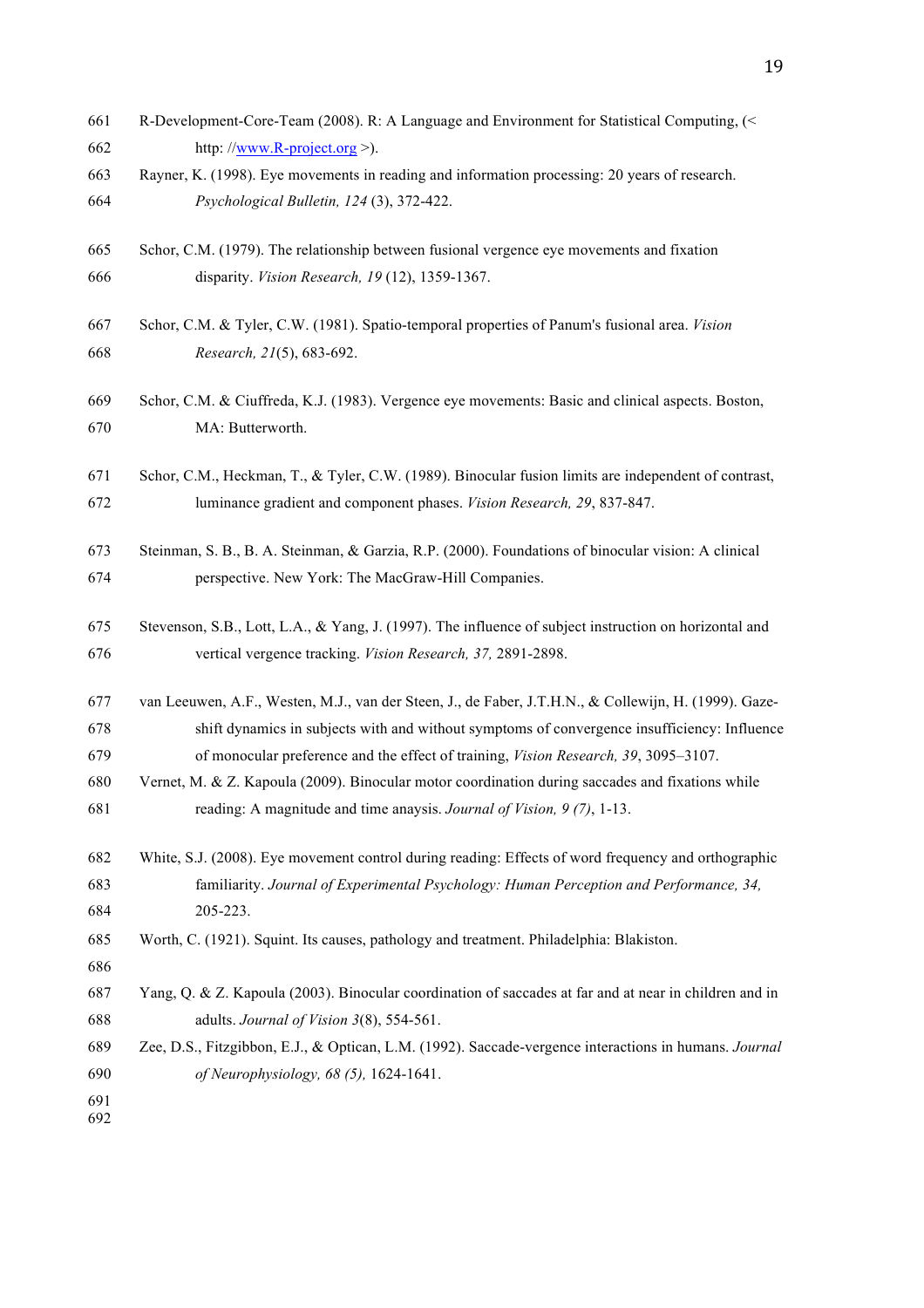- Acknowledgements
- 
- This research was funded by the University of Southampton. M. Nikolova was supported by a
- Psychology Jubilee Scholarship. We would like to thank the participants who volunteered to take part
- in this experiment. We would also like to thank two anonymous reviewers for their helpful comments
- on an earlier version of this manuscript.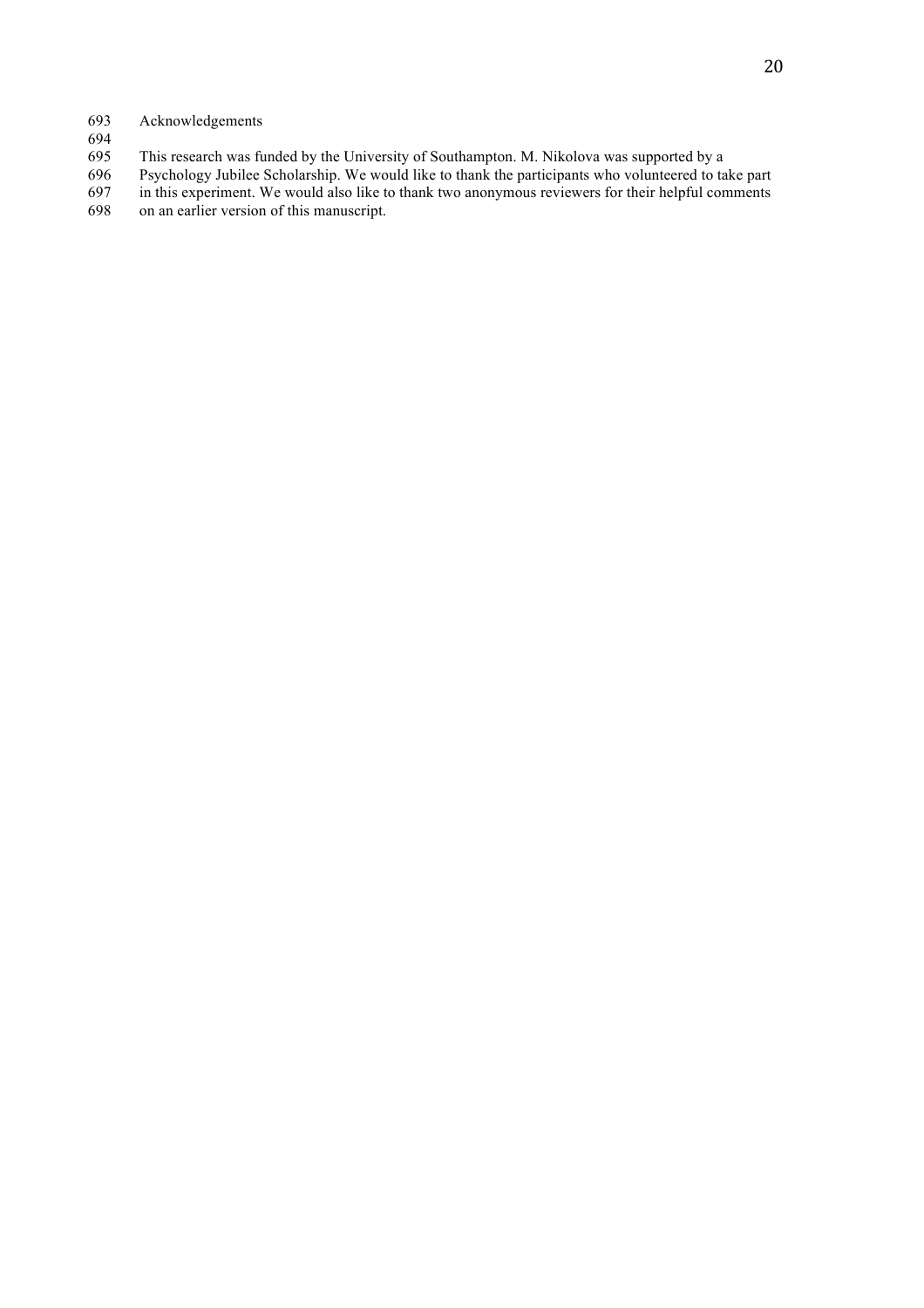*Figure 1*. Dichoptic presentation of the experimental stimuli without fusion (A) and with fusion (B)



*Figure 2*. Mean differences in total reaction times (RTs) between high-frequency words (HF), low-frequency words (LF) and non-words (NW) in the different disparity conditions.



## **Total Trial RTs**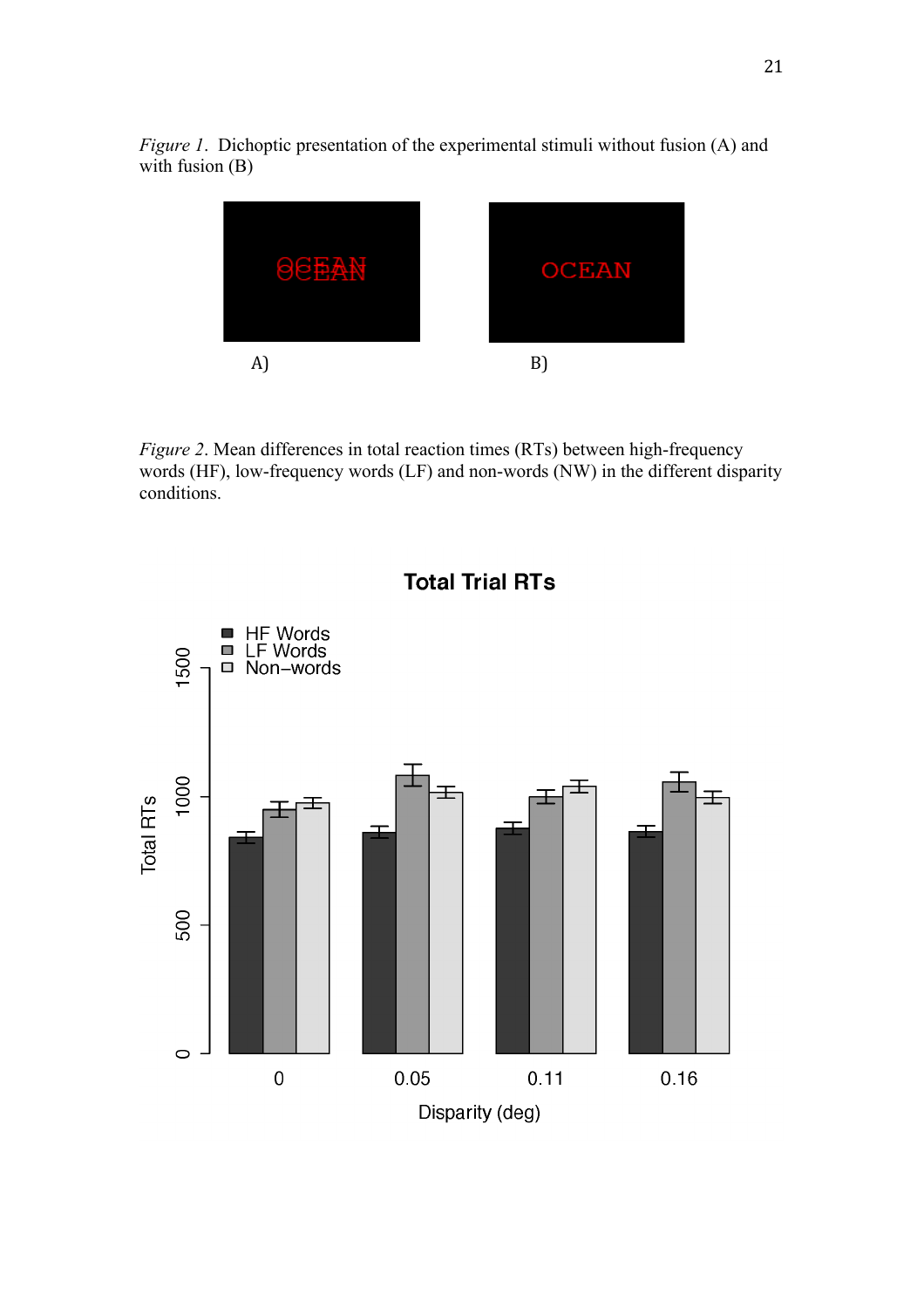*Figure 3*. Horizontal and vertical disparities at the start of the initial fixation on each item plotted on a Cartesian coordinate system



# Distribution of horizontal and vertical disparities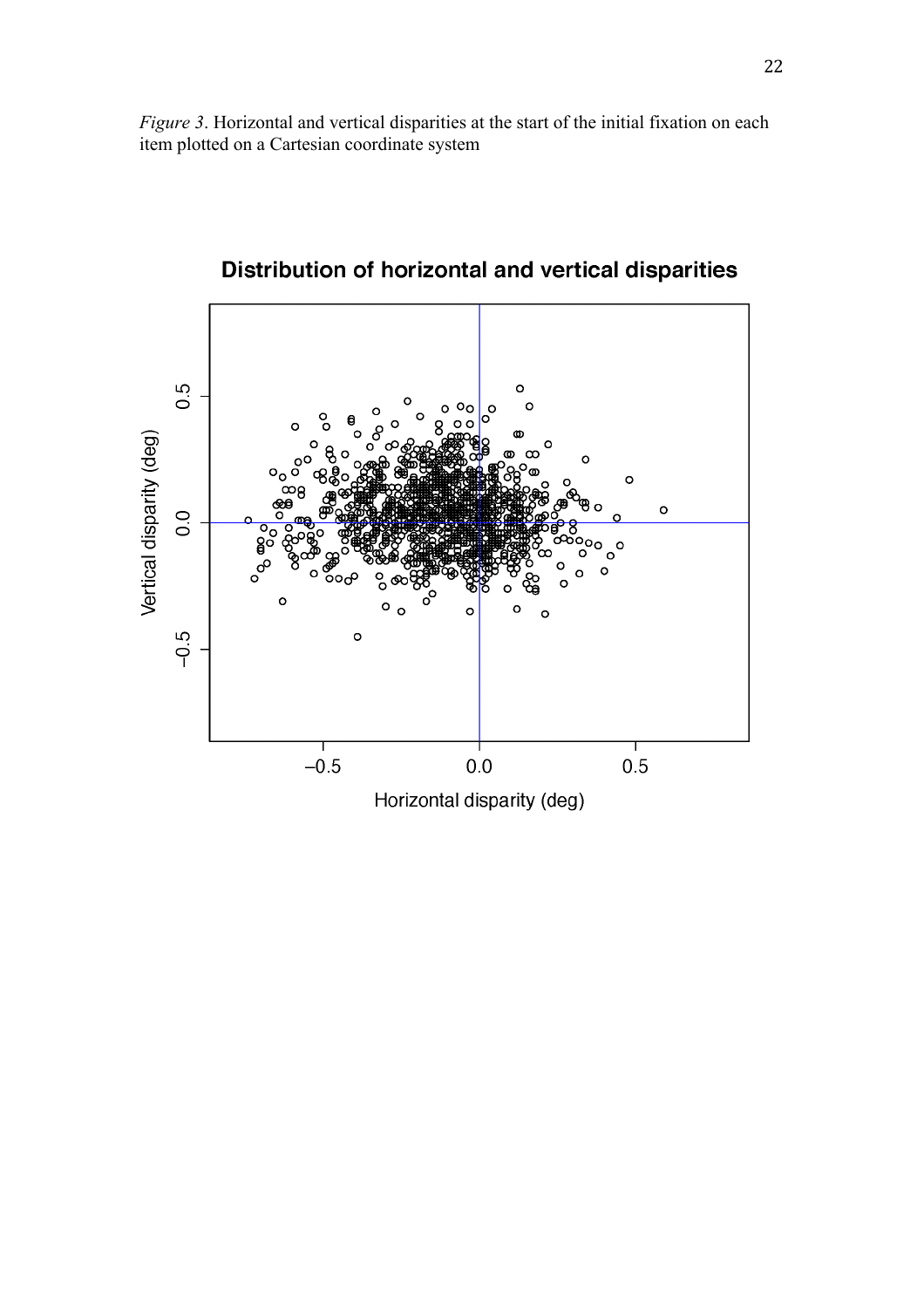*Figure 4*. Distribution of horizontal (green) and vertical (blue) disparities between the start (A) and the end (B) of the initial fixation on each item